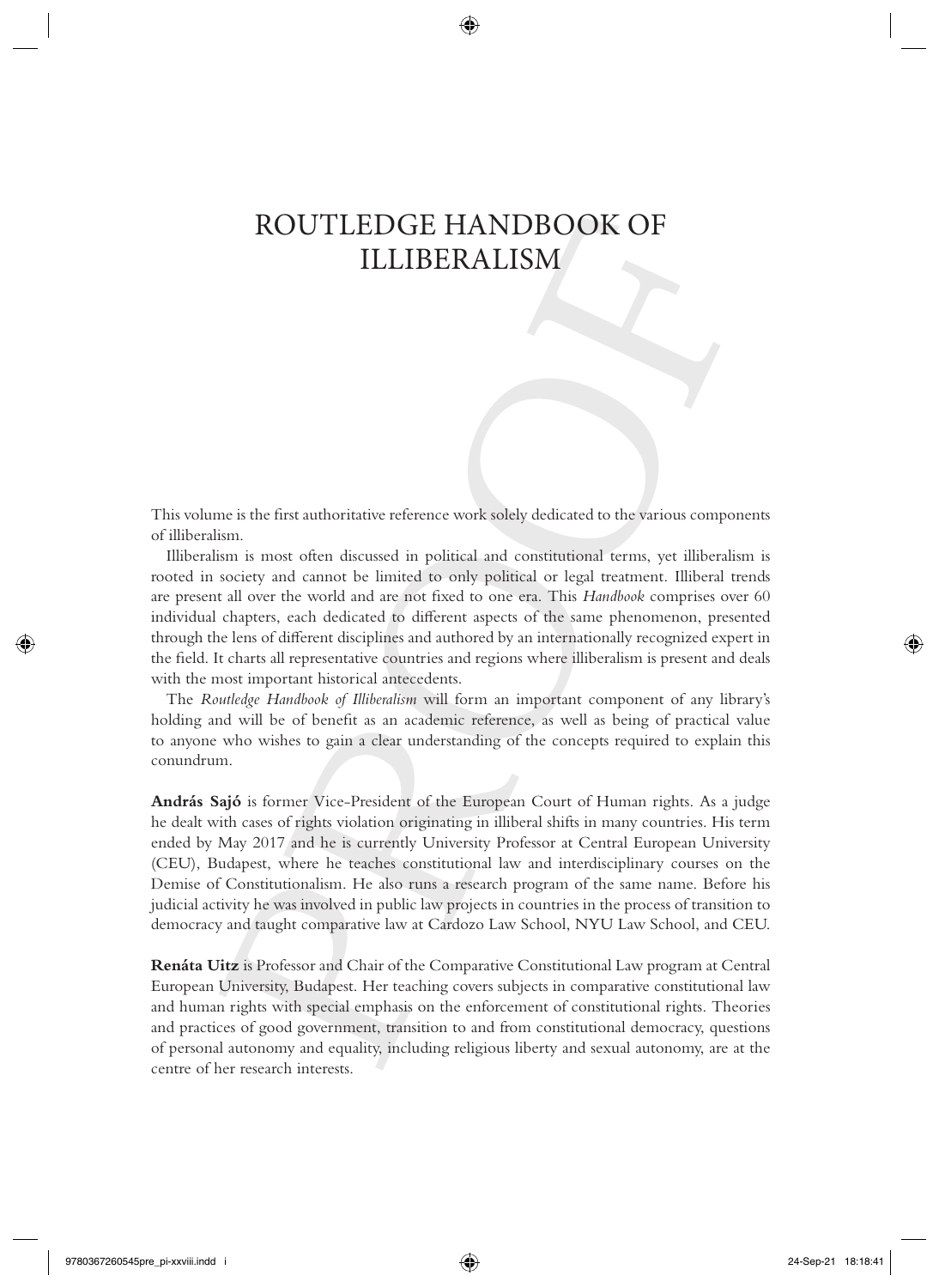◈

**Stephen Holmes** is Walter E. Meyer Professorship of Law at New York University. His research centres on the history and recent evolution of liberalism and antiliberalism in Europe, the 1787 Constitution as a blueprint for continental expansion, the near-impossibility of imposing rules of democratic accountability on the deep state, the traumatic legacy of 1989, and the difficulty of combating jihadist terrorism within the bounds of the Constitution and the international laws of war. In 1988, he was awarded a Guggenheim Fellowship to complete a study of the theoretical foundations of liberal democracy. He was named a Carnegie Scholar in 2003– 2005 for his work on Russian legal reform. After receiving his PhD from Yale in 1976, Holmes taught briefly at Yale and Wesleyan universities before becoming a member of the Institute for Advanced Study at Princeton University in 1978. He later taught at Harvard University, the University of Chicago, and Princeton before joining the faculty at NYU School of Law in 2000.

◈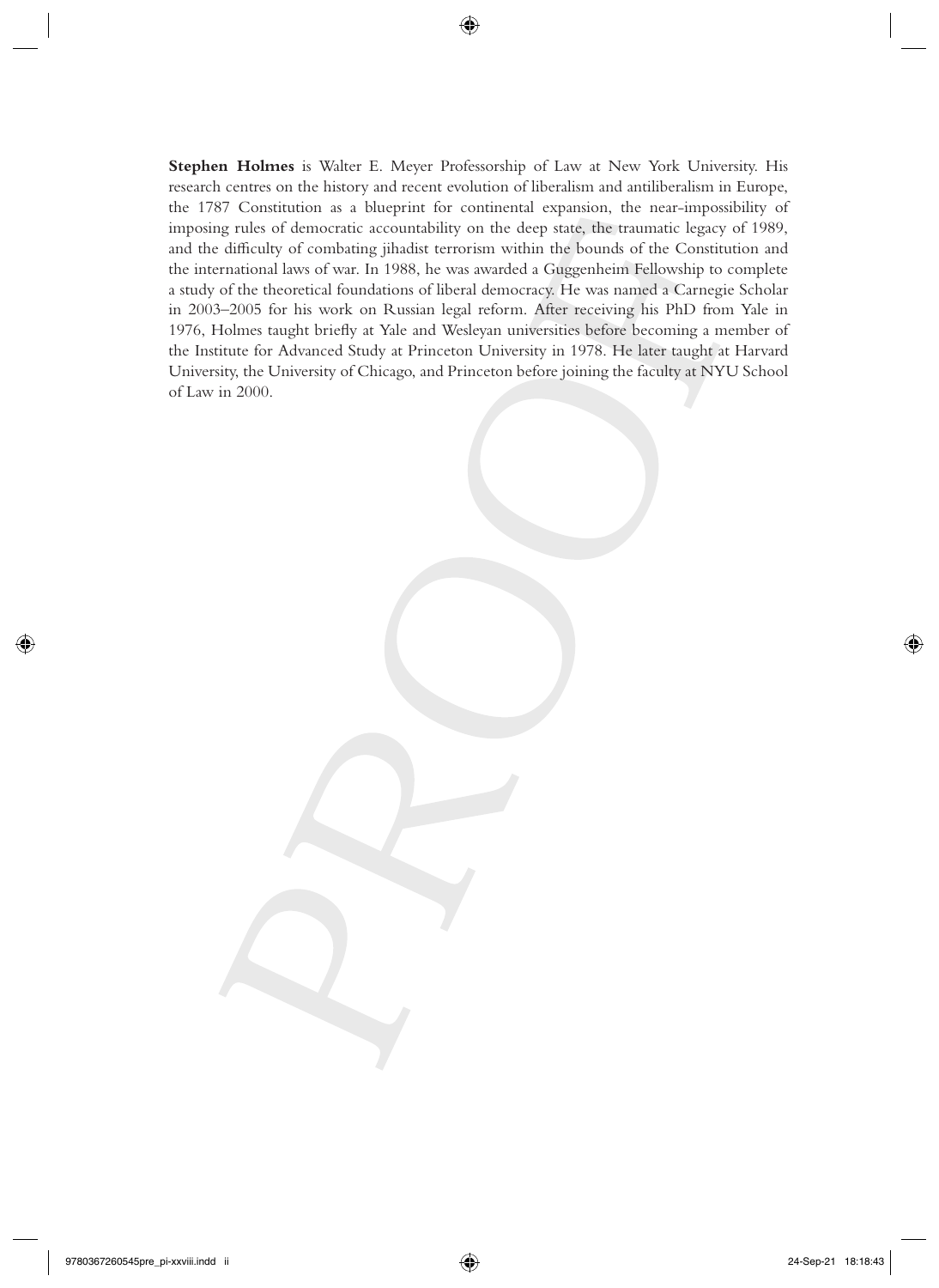# ROUTLEDGE HANDBOOK OF ILLIBERALISM

◈

Edited by András Sajó, Renáta Uitz, and Stephen Holmes



◈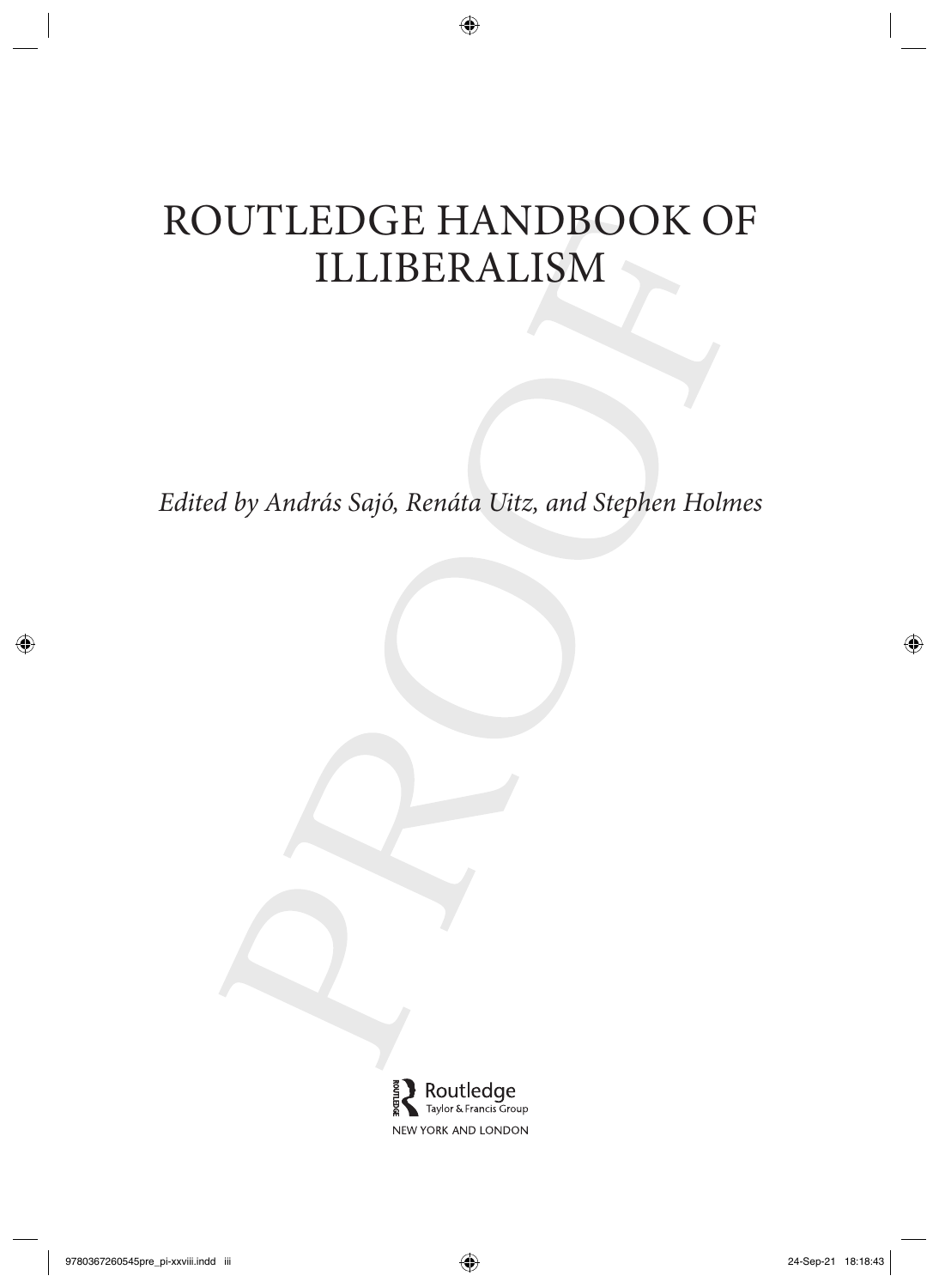◈

#### First published 2022 by Routledge 605 Third Avenue, New York, NY 10158

 and by Routledge 2 Park Square, Milton Park, Abingdon, Oxon, OX14 4RN

*Routledge is an imprint of the Taylor & Francis Group, an informa business*

© 2022 Taylor & Francis

The right of András Sajó, Renáta Uitz, and Stephen Holmes to be identified as the authors of the editorial material, and of the authors for their individual chapters, has been asserted in accordance with sections 77 and 78 of the Copyright, Designs and Patents Act 1988.

 All rights reserved. No part of this book may be reprinted or reproduced or utilised in any form or by any electronic, mechanical, or other means, now known or hereafter invented, including photocopying and recording, or in any information storage or retrieval system, without permission in writing from the publishers.

*Trademark notice*: Product or corporate names may be trademarks or registered trademarks, and are used only for identification and explanation without intent to infringe.

> *Library of Congress Cataloging- in- Publication Data* A catalog record for this title has been requested

> > ISBN: 978-0-367-26054-5 (hbk) ISBN: 978-1-032-12468-1 (pbk) ISBN: 978-0-367-26056-9 (ebk)

DOI: 10.4324/9780367260569

 Typeset in Bembo by Newgen Publishing UK

◈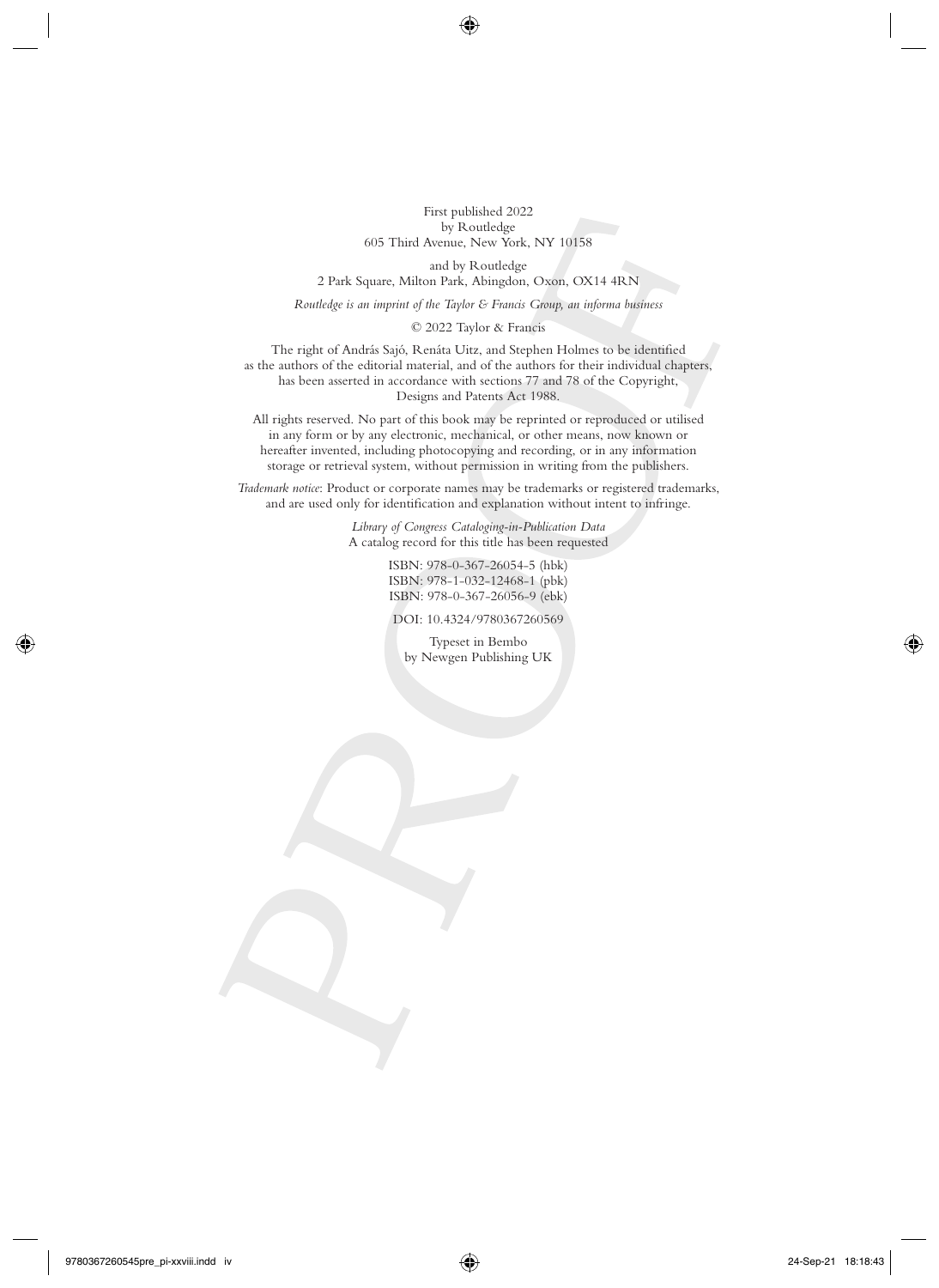# CONTENTS

 $\bigoplus$ 

| Preface                                          | List of Illustrations<br>András Sajó, Renáta Uitz, and Stephen Holmes     | X1<br><b>XX111</b> |
|--------------------------------------------------|---------------------------------------------------------------------------|--------------------|
| <b>PART I</b><br><b>Theoretical Perspectives</b> |                                                                           |                    |
| $\mathbf{1}$                                     | The Antiliberal Idea<br>Stephen Holmes                                    | 3                  |
| 2                                                | The History of Illiberalism<br>Helena Rosenblatt                          | 16                 |
| 3                                                | Illiberalism and Opposition to the Enlightenment<br>Graeme Garrard        | 33                 |
| 4                                                | Contemporary Christian Criticism of Liberalism<br>Gladden Pappin          | 43                 |
| 5                                                | Left and New Left Critiques of Liberalism<br>Michael C. Behrent           | 60                 |
| 6                                                | Conservativism as Illiberalism<br>Andy Hamilton                           | 70                 |
| 7                                                | Asian Values, Confucianism, and Illiberal Constitutions<br>Wen-Chen Chang | 82                 |

 $\bigcirc$ 

 $\bigoplus$ 

v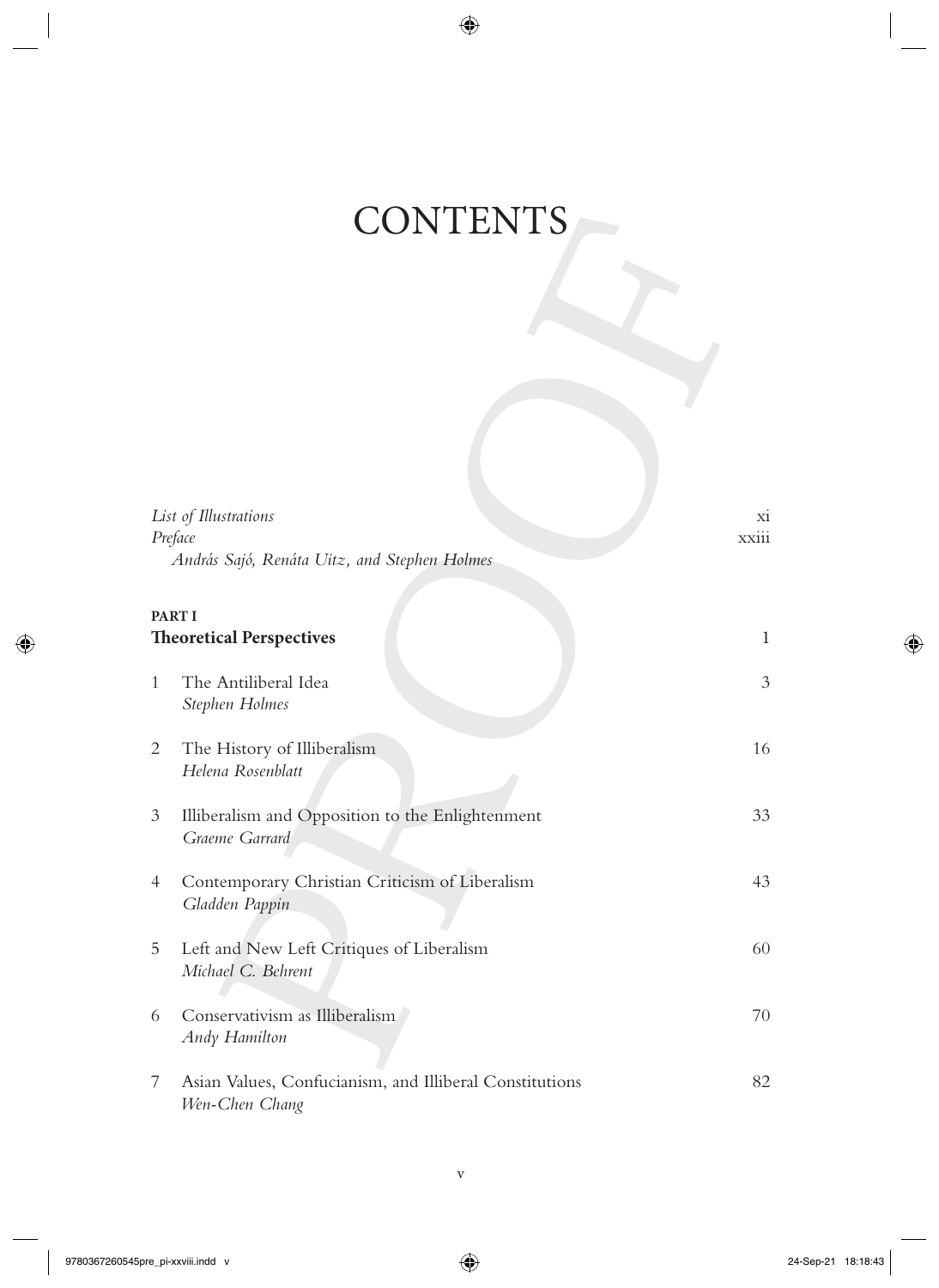| Contents                                      |                                                                                                                   |     |
|-----------------------------------------------|-------------------------------------------------------------------------------------------------------------------|-----|
|                                               | 8 A Theory of Illiberal Democracy<br>Ulrich Wagrandl                                                              | 94  |
|                                               | <b>PART II</b><br><b>Forms of Illiberal Government</b>                                                            | 119 |
| 9                                             | Illiberal Regime Types<br>Nenad Dimitrijevic                                                                      | 121 |
|                                               | 10 Hybrid Regimes<br>Leonardo Morlino                                                                             | 142 |
| 11                                            | Theocracy<br>Ran Hirschl                                                                                          | 152 |
|                                               | 12 Authoritarian Structures and Trends in Consolidated Democracies<br>Helena Alviar García and Günter Frankenberg | 164 |
|                                               | <b>PART III</b>                                                                                                   |     |
| <b>Ideas and Forces Fuelling Illiberalism</b> |                                                                                                                   | 175 |
| 13                                            | The Ideational Core of Democratic Illiberalism<br>Ruzha Smilova                                                   | 177 |
|                                               | 14 The People in Ancient Times and the Rise of "Popularism"<br>Claudia Moatti and Christel Müller                 | 203 |
| 15                                            | The Illiberal Potential of the People<br>Zoran Oklopcic                                                           | 218 |
|                                               | 16 Identity, Narratives and Nationalism<br>Mabel Berezin                                                          | 237 |
| 17                                            | Illiberalism and National Sovereignty<br>Neil Walker                                                              | 250 |
|                                               | 18 Populism and Illiberalism<br>Paul Blokker                                                                      | 261 |
| 19                                            | Illiberalism and the Multicultural Backlash<br>Rita Chin                                                          | 280 |

 $\bigcirc$ 

 $\bigoplus$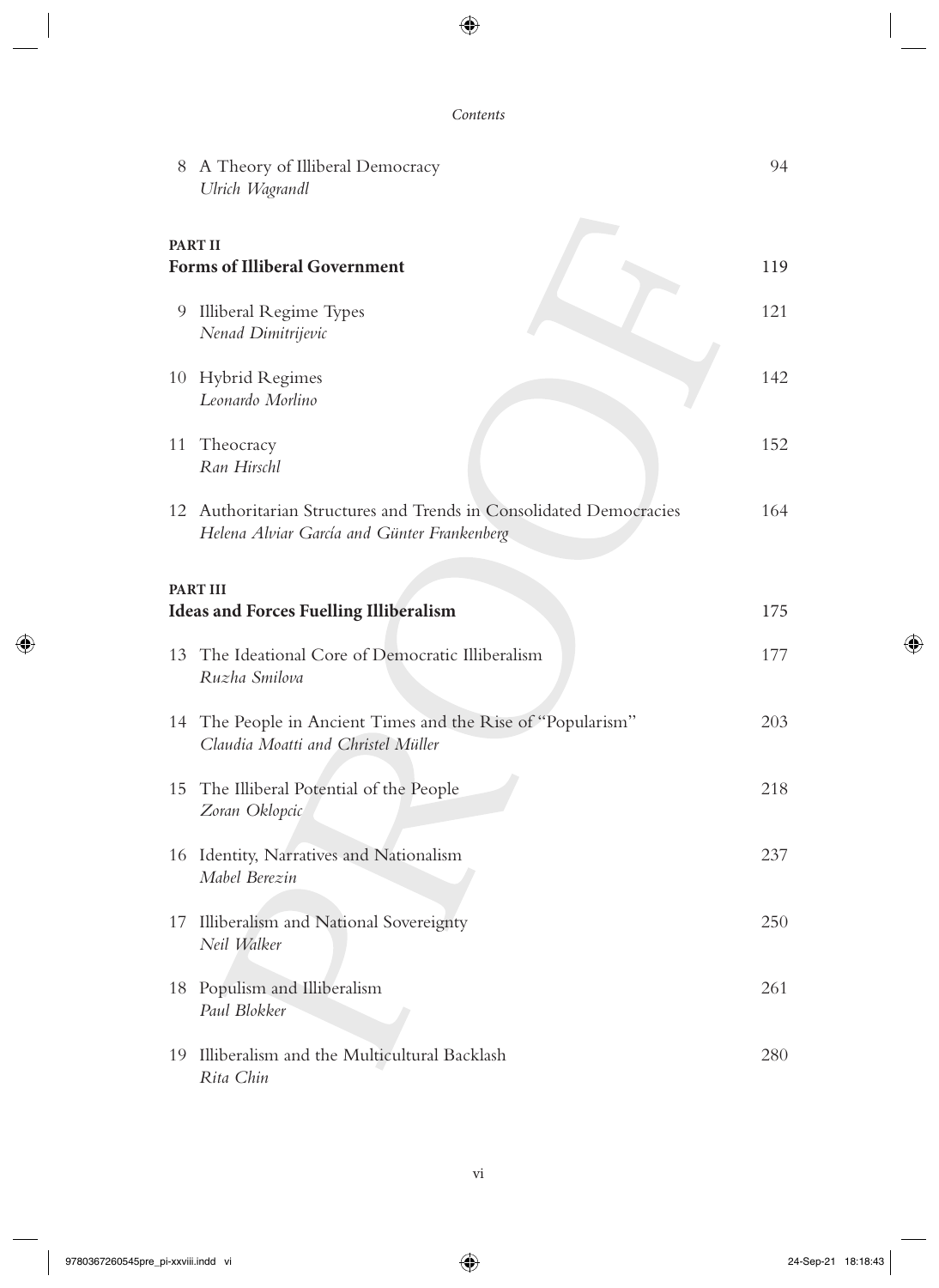$\bigcirc$ 

|    | 20 Illiberal Democracy and the Politicization of Immigration<br>Leila Hadj-Abdou                                              | 299 |
|----|-------------------------------------------------------------------------------------------------------------------------------|-----|
| 21 | Gender and Illiberalism<br>Andrea Pető                                                                                        | 313 |
|    | 22 Illiberalism and Islam<br>Aziz Z. Huq                                                                                      | 326 |
|    | <b>PART IV</b>                                                                                                                |     |
|    | <b>Illiberal Practices</b>                                                                                                    | 337 |
|    | 23 Illiberal Practices<br>Marlies Glasius                                                                                     | 339 |
|    | 24 Surveillance in the Illiberal State<br>Steven Feldstein                                                                    | 351 |
| 25 | Media Control and Post-truth Communication<br>Eileen Culloty and Jane Suiter                                                  | 365 |
|    | 26 Illiberal Practices and the Management of Protest and Dissent<br>Michael Hamilton                                          | 384 |
| 27 | The Body of the Nation: Illiberalism and Gender<br>Susanna Mancini and Nausica Palazzo                                        | 403 |
|    |                                                                                                                               |     |
|    | <b>PART V</b><br><b>Government and Governance</b>                                                                             | 423 |
|    |                                                                                                                               |     |
|    | 28 The Myth of the Illiberal Democratic Constitution<br>David Landau                                                          | 425 |
|    | 29 Constitutional Practices in Times "After Liberty"<br>Renáta Uitz                                                           | 442 |
| 30 | Parliaments in an Era of Illiberal Executives<br>David Schneiderman                                                           | 466 |
| 31 | Political Parties, Elections, and Pernicious Polarization in the Rise of<br>Illiberalism<br>Jennifer L. McCoy and Murat Somer | 486 |

 $\bigcirc$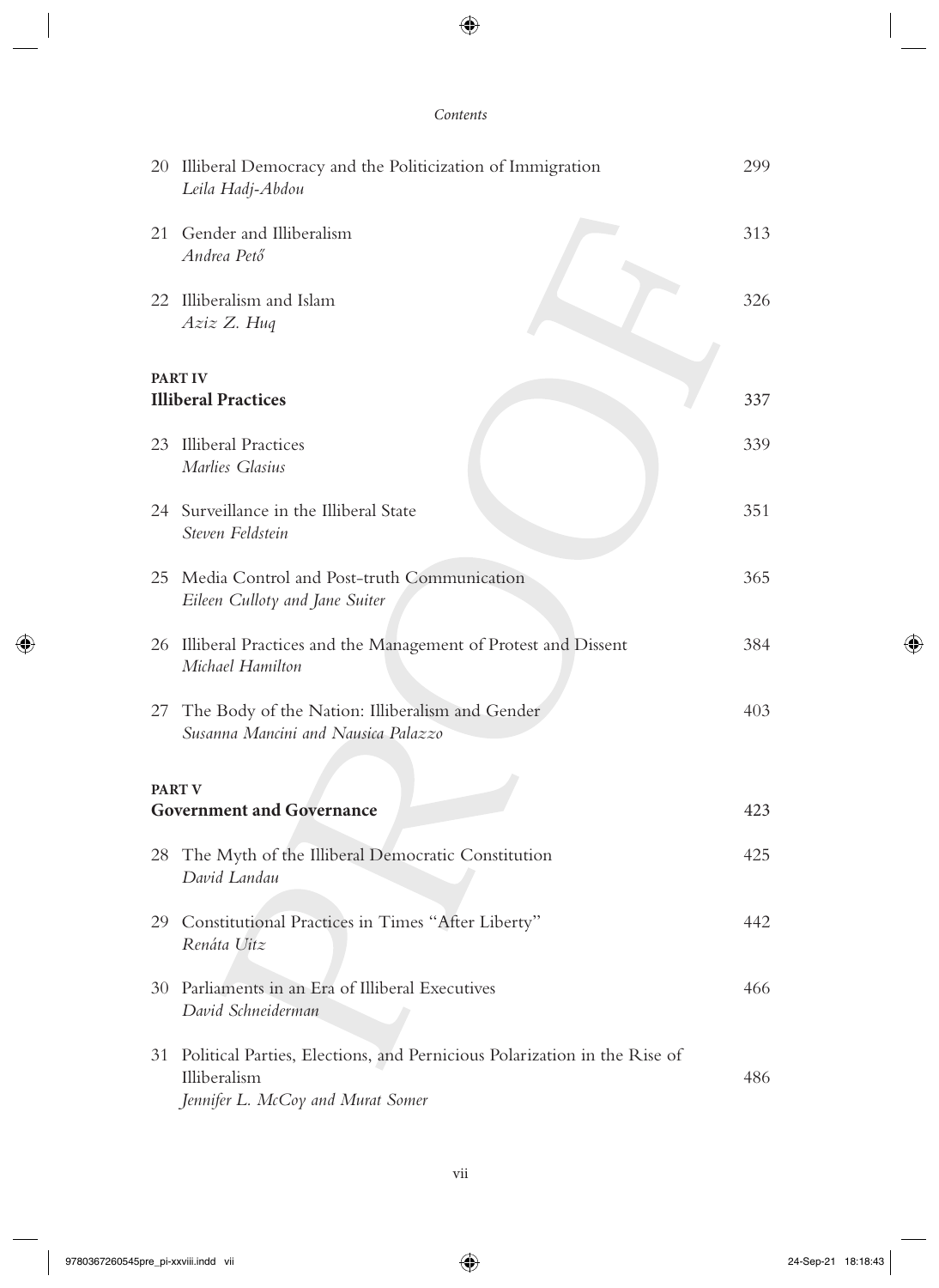$\bigoplus$ 

|    | 32 The Plebiscite in Modern Democracy<br>Samuel Issacharoff and J. Colin Bradley                                                                                           | 505  |
|----|----------------------------------------------------------------------------------------------------------------------------------------------------------------------------|------|
|    | 33 Illiberal Constitutionalism and the Judiciary<br>Mirosław Wyrzykowski and Michał Ziółkowski                                                                             | 517  |
|    | 34 Illiberalism and the Rule of Law<br>Martin Krygier                                                                                                                      | 533  |
|    | 35 Emergencies and Illiberalism<br>Alan Greene                                                                                                                             | 554  |
|    | 36 Illiberalism of Military Regimes<br>Nam Kyu Kim                                                                                                                         | 571  |
| 37 | Towards a Post-liberal Approach to Political Ordering<br>Philipp Lottholz                                                                                                  | 582  |
|    | <b>PART VI</b>                                                                                                                                                             |      |
|    | <b>Economy, Society, and Psychology</b>                                                                                                                                    | 597  |
|    | 38 The Social Requisites of Illiberalism<br>Gábor Scheiring                                                                                                                | 599  |
| 39 | The Psychological Construction of the Illiberal Subject<br>Frank Furedi                                                                                                    | 616  |
| 40 | The Psychology of Authoritarianism and Support for Illiberal Policies<br>and Parties<br>Stanley Feldman, Vittorio Mérola, and Justin Dollman                               | 635  |
| 41 | Illiberal Politics and Group-based Needs for Recognition<br>and Dominance<br>Bjarki Gronfeldt-Gunnarsson, Aleksandra Cichocka, Marta Marchlewska,<br>and Aleksandra Cislak | 655  |
| 42 | Illiberal Economic Policies<br>László Csaba                                                                                                                                | 674. |
|    | 43 Economic Consequences of Illiberalism in Eastern Europe<br>Paula Ganga                                                                                                  | 691  |

 $\bigcirc$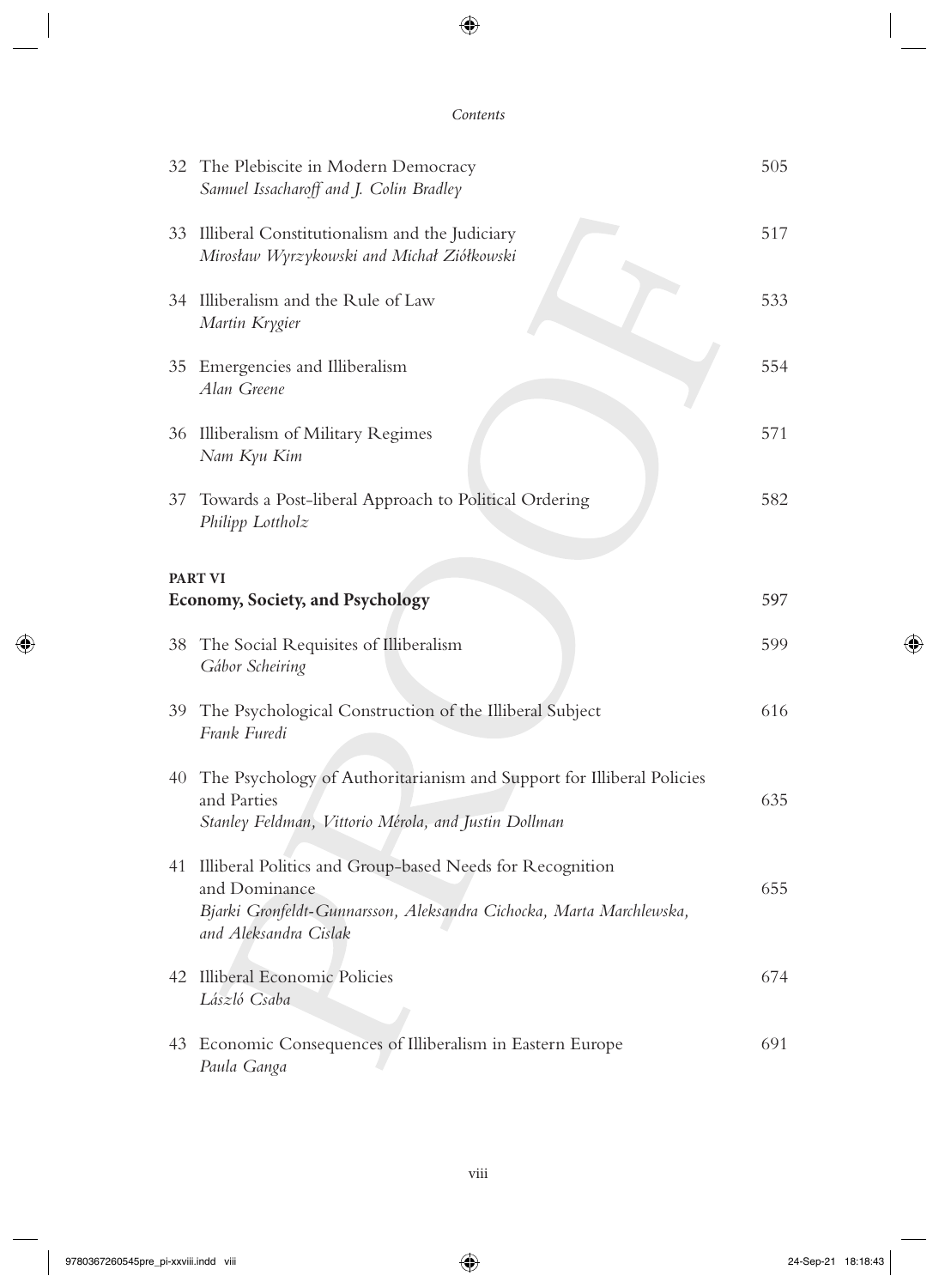$\bigcirc$ 

| <b>PART VII</b><br><b>Regional and National Variations</b> |                                                                                                                                                |     |
|------------------------------------------------------------|------------------------------------------------------------------------------------------------------------------------------------------------|-----|
|                                                            | 44 Asia's Illiberal Governments<br>Tom Ginsburg                                                                                                | 713 |
|                                                            | 45 Cultural Sources and Institutional Practice of Authoritarianism in China<br>Hongyi Lai                                                      | 725 |
|                                                            | 46 The Intertwining of Liberalism and Illiberalism in India<br>Arun K. Thiruvengadam                                                           | 736 |
| 47                                                         | Indonesia's "Third-wave" Democratic Model?<br>Abdil Mughis Mudhoffir and Vedi R. Hadiz                                                         | 753 |
|                                                            | 48 Latin America Breathing: Liberalism and Illiberalism, Once and Again<br>Roberto Gargarella                                                  | 765 |
|                                                            | 49 From Antiestablishmentarianism to Bolsonarism in Brazil<br>Rafael Mafei Rabelo Queiroz, Thomas Bustamante, and<br>Emilio Peluso Neder Meyer | 778 |
|                                                            | 50 The Balkans<br>Dimitri A. Sotiropoulos                                                                                                      | 796 |
|                                                            | 51 Illiberalism in East-Central Europe<br>Gábor Halmai                                                                                         | 813 |
|                                                            | 52 The Illiberal Challenge in the European Union<br>Yves Bertoncini and Dominique Reynié                                                       | 822 |
| 53                                                         | Turkey as a Model of Muslim Authoritarianism?<br>Halil Ibrahim Yenigun                                                                         | 840 |
|                                                            | <b>PART VIII</b>                                                                                                                               |     |
| <b>Global Perspectives</b>                                 |                                                                                                                                                | 859 |
| 54                                                         | Illiberalism and Human Rights<br>Marie-Luisa Frick                                                                                             | 861 |
| 55                                                         | Free Trade in Peril<br>Michael Lee                                                                                                             | 878 |

 $\bigcirc$ 

 $\bigoplus$ 

ix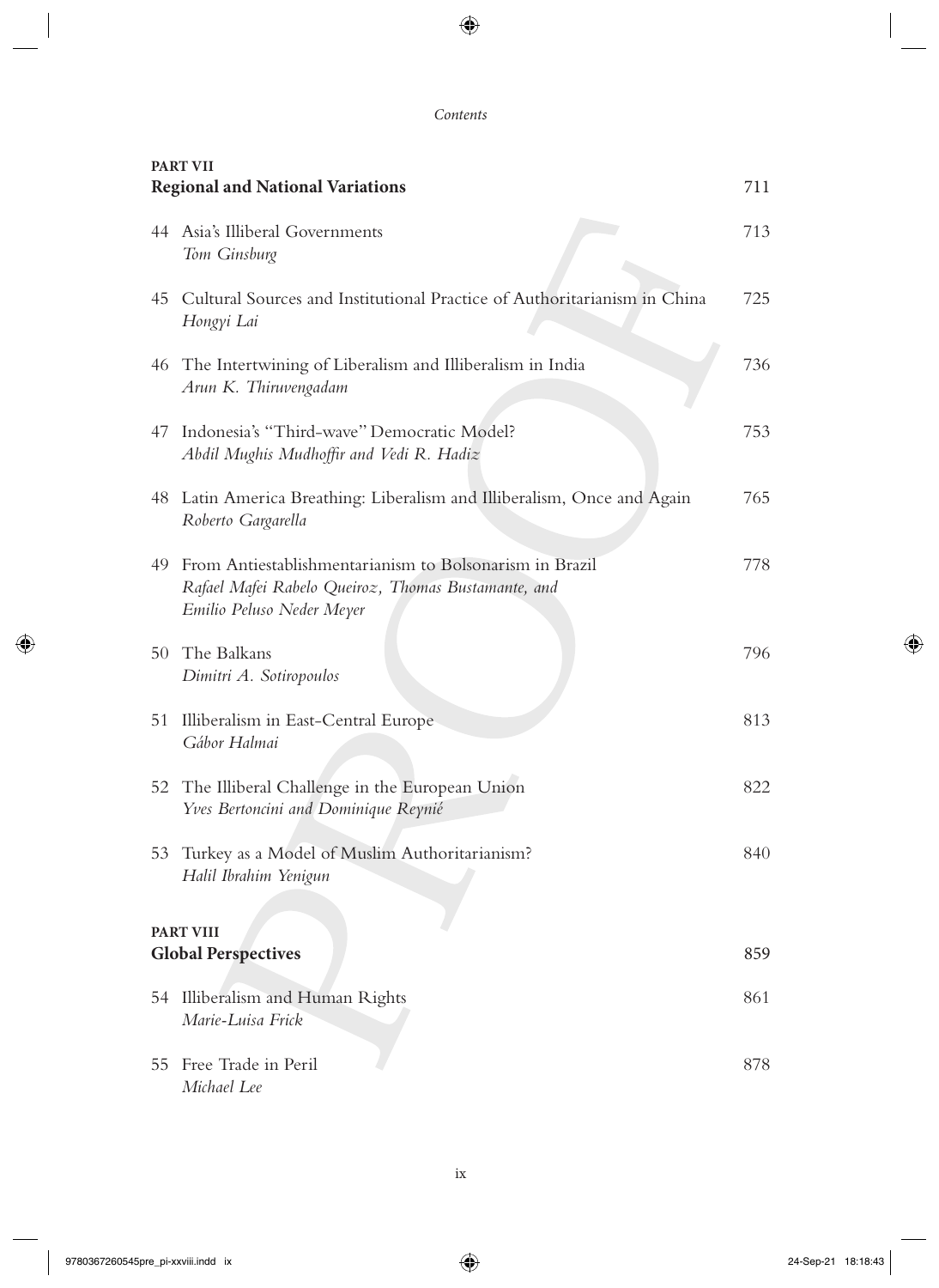$\bigoplus$ 

|       | 56 International Sources of Democratic Backsliding<br>Anna M. Meyerrose      | 888 |
|-------|------------------------------------------------------------------------------|-----|
| 57    | The Crisis of Liberal World Order<br>Elias Götz                              | 907 |
|       | PART IX                                                                      |     |
|       | <b>Sources of Resistance</b>                                                 | 923 |
| 58    | The Weaknesses of Illiberal Regimes                                          | 925 |
|       | Benjamín García-Holgado and Aníbal Pérez-Liñán                               |     |
| 59    | Civil Society, Crisis Exposure, and Resistance Strategies<br>Nicole Bolleyer | 939 |
| 60    | Politics after the Normalization of Shamelessness<br>Benjamin Arditi         | 957 |
|       |                                                                              |     |
|       | <b>PART X</b>                                                                |     |
|       | <b>Themes for Future Research</b>                                            | 973 |
|       | 61 A Compass for Illiberalism Research                                       | 975 |
|       | András Sajó and Renáta Uitz                                                  |     |
| Index |                                                                              | 992 |
|       |                                                                              |     |

 $\bigcirc$ 

 $\bigoplus$ 

x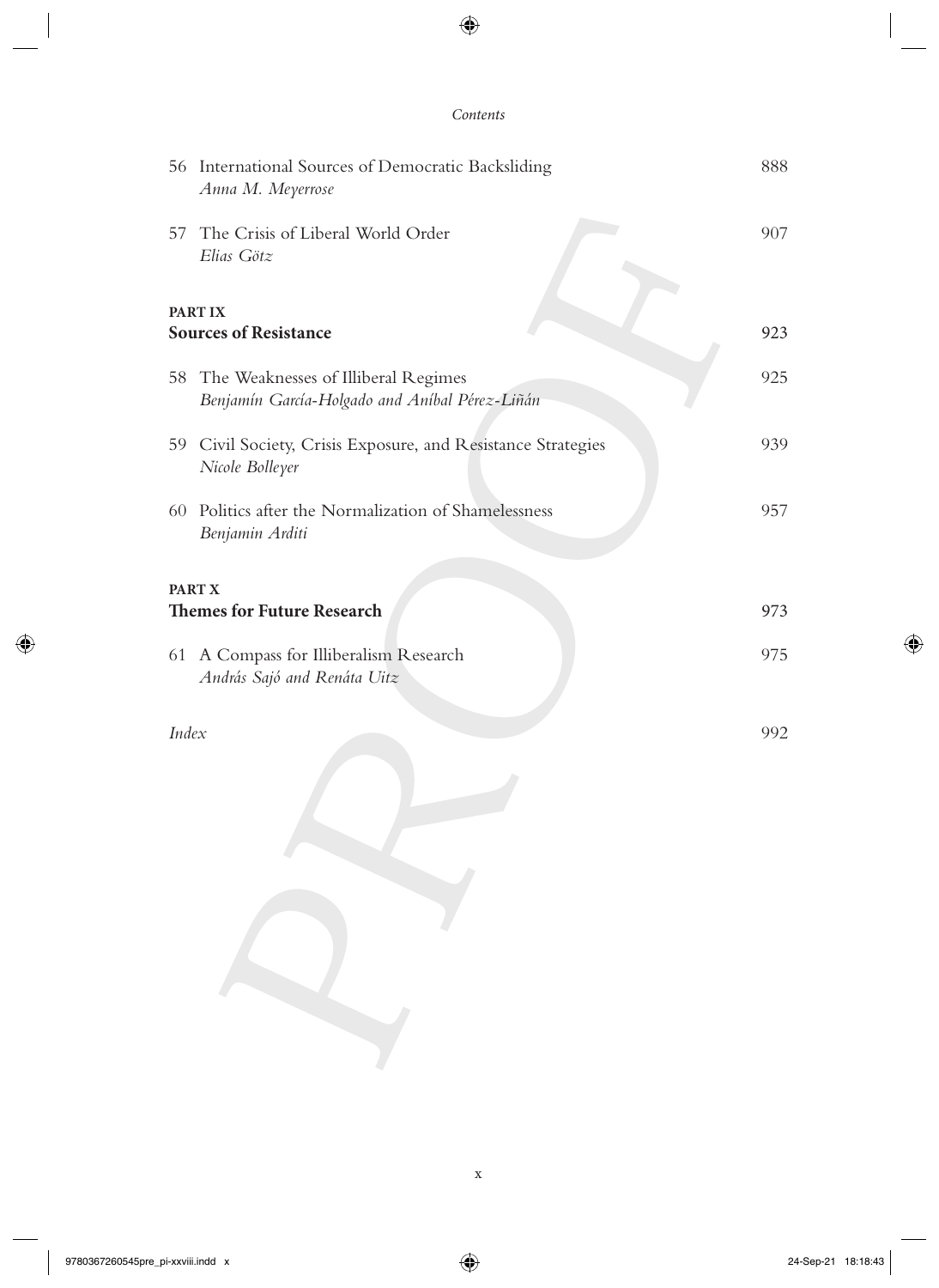# ILLUSTRATIONS

 $\bigoplus$ 

| п<br>ш<br>п |
|-------------|
|             |

| 23.1 | Authoritarian and illiberal practices                                | 343  |
|------|----------------------------------------------------------------------|------|
| 23.2 | Average number of NGO restrictions per country 1992-2016,            |      |
|      | by regime type                                                       | 347  |
| 24.1 | Government social media surveillance in illiberal and liberal        |      |
|      | democracies, 2019                                                    | 356  |
| 36.1 | Regime types and liberalism indicators (1950–2010)                   | 577  |
| 36.2 | Regime types and state repression indicators (1950–2010)             | 577  |
| 36.3 | Executive bases of power and liberalism indicators (1900–2014)       | 578. |
| 36.4 | Executive bases of power and state repression indicators (1900–2014) | 578  |
| 50.1 | Total democracy score, The Economist, Intelligence Unit, 2010-2019   | 798  |
| 50.2 | Total democracy score, Freedom House, 2013-2020                      | 798  |
| 56.1 | Percent of IOs committed to democracy promotion                      | 890  |
| 56.2 | Democratic backsliding over time                                     | 891  |
| 56.3 | Cases of democratic backsliding (percentage)                         | 892  |
|      | 56.4 Prominent cases of democratic backsliding                       | 894  |

### **Tables**

| 44.1 Change in political indicators by region, 2007–2018                      | 716. |
|-------------------------------------------------------------------------------|------|
| 59.1 Types of legal restrictions associated with terrorism, financial crises, |      |
| populist governments, the migration crisis and the COVID-19                   |      |
| pandemic                                                                      | 942. |
|                                                                               |      |

xi

 $\bigoplus$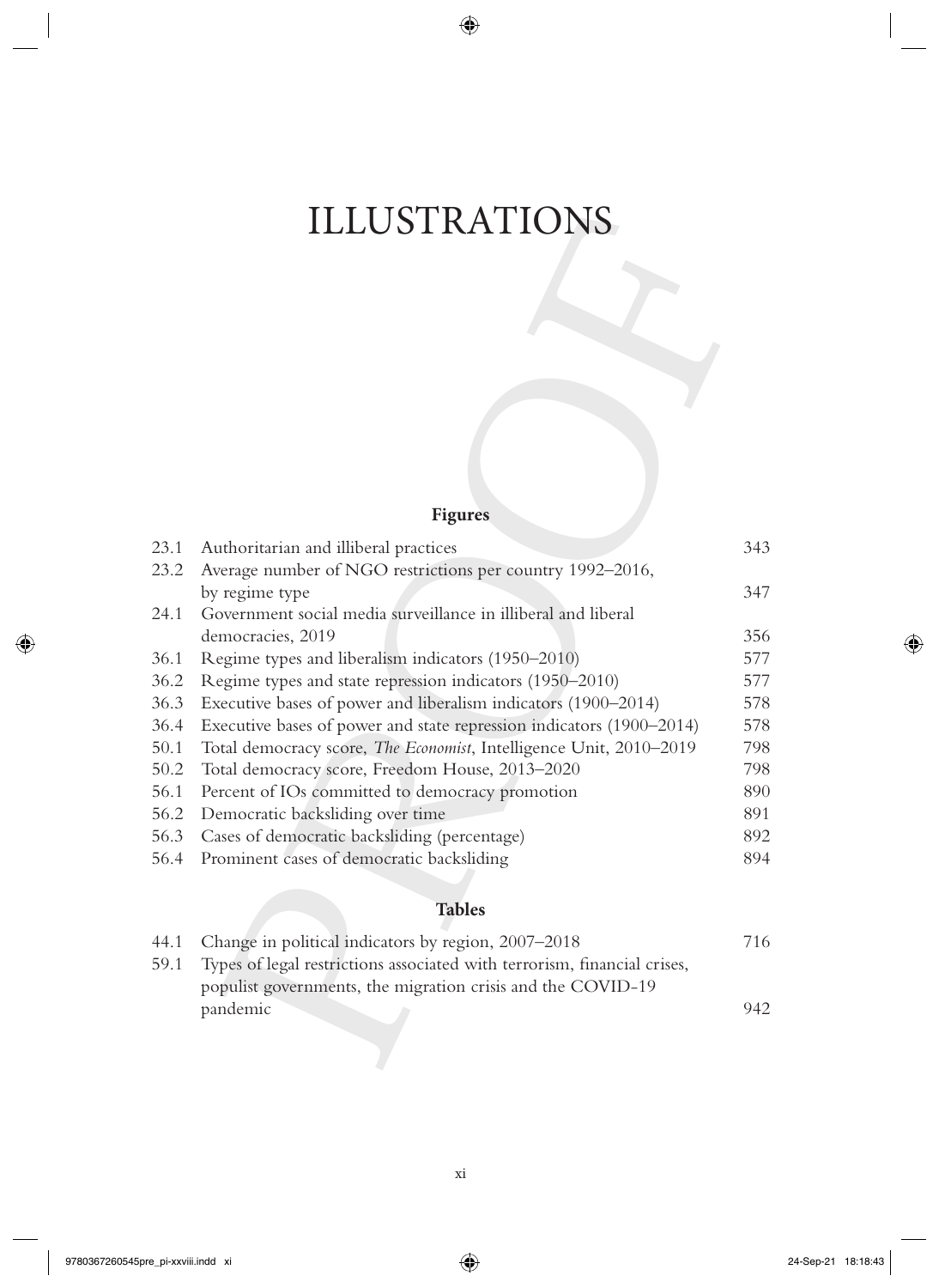# CONTRIBUTORS

◈

Helena Alviar García is Professor of Law at Sciences Po. She is also the co-founder of Dejusticia, one of the leading human rights NGOs in the Global South. She is an expert in law and development, property law, social and economic rights, feminism, and transitional justice. She recently co-edited with Günter Frankenberg Authoritarian Constitutionalism: Comparative *Analysis and Critique* (2019).

**Benjamin Arditi** is Professor of Politics at the National University of Mexico, UNAM. He is the author of *Politics on the Edges of Liberalism: Difference, Populism, Revolution, Agitation* (2007). His research revolves around political protest, populism, and post-liberal politics.

**Michael C. Behrent** is a professor of history at Appalachian State University. His research deals with modern French political thought and the career and intellectual legacy of Michel Foucault. Recently he contributed the chapter on Michel Foucault to the *The Cambridge History of French Thought*, edited by Jeremy Jennings and Michael Moriarty (2019).

**Mabel Berezin** is Professor of Sociology, Cornell University. She writes on challenges to democratic cohesion and solidarity in Europe and the US. She is the author of *Illiberal Politics in Neoliberal Times: Culture, Security and Populism in the New Europe* (2009). She is working on a manuscript, *The End of Security and the Rise of Populism*, that examines the current global resurgence of nationalism and the populist challenge to democratic practice.

Yves Bertoncini is an expert and consultant on EU affairs. He is President of the Mouvement Européen-France since December 2016. He has taught at various French universities, including Sciences Po and he is a former Director of the Jacques Delors Institute. His research concerns European integration.

**Paul Blokker** is associate professor in political sociology at the Department of Sociology and Business Law, University of Bologna, Italy. He is also research coordinator at the Institute of Sociological Studies, Charles University Prague, Czechia. His research focuses on the sociology of constitutions, constitutional politics, democratic participation, and populism. His latest book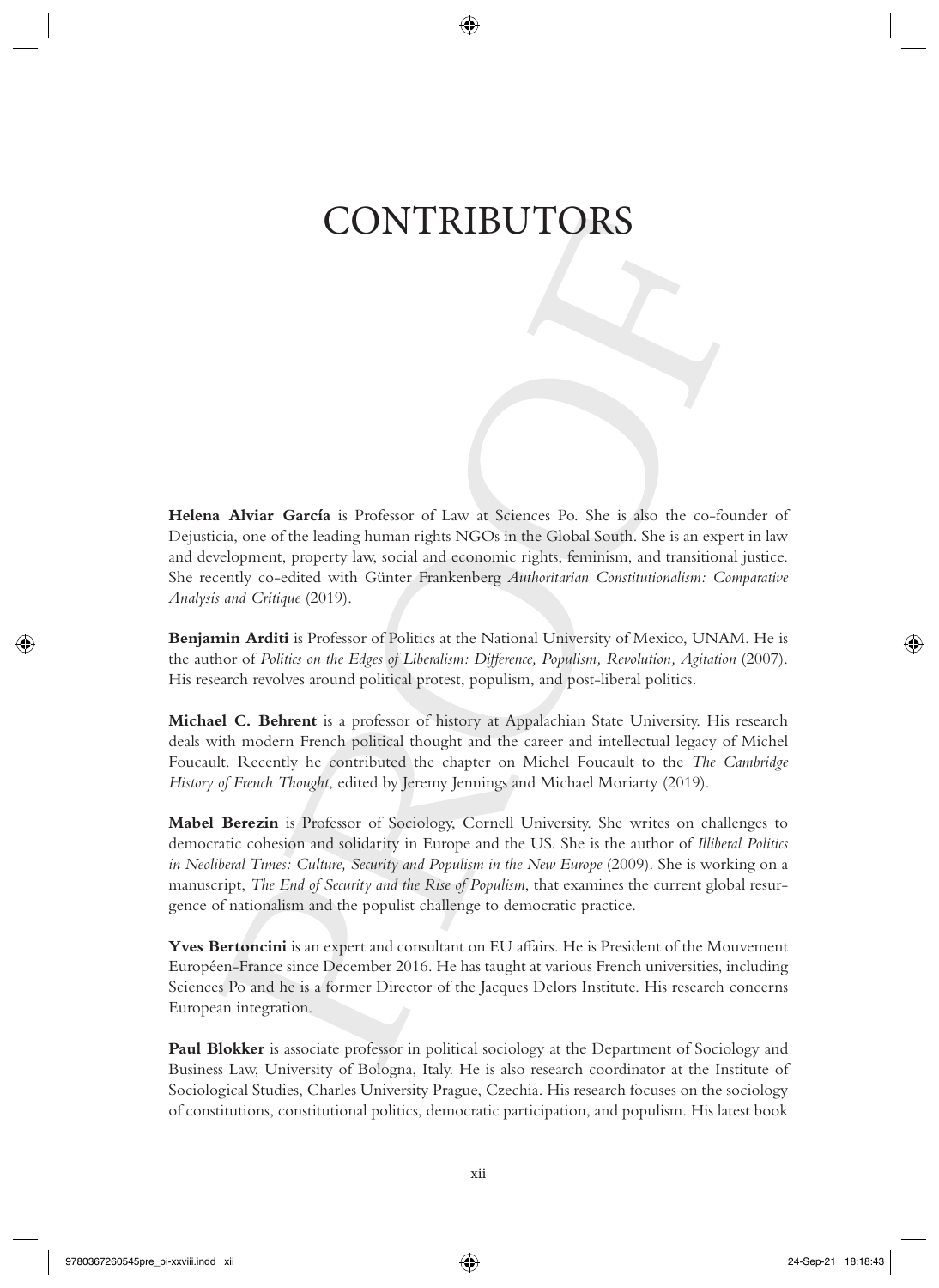❀

in English is Multiple Populisms: Italy as Democracy's Mirror (Routledge, 2019, co-edited with Manuel Anselmi).

**Nicole Bolleyer** holds the Chair of Comparative Political Science at the Geschwister Scholl Institute of Political Science, LMU Munich (Germany) and from 2022 will direct a five-year ERC- funded project on "The Shrinking Space for Civil Society in Europe" (CIVILSPACE). She is the author of *The State and Civil Society: Regulating Interest Groups, Parties, and Public Benefit Organizations in Contemporary Democracies* (2018) and her research has appeared in a range of leading journals.

**J. Colin Bradley** is a PhD Candidate in the Department of Philosophy at Princeton University. He received his JD from the NYU School of Law as a Furman Academic Scholar in 2021. His research centres on the history of moral, legal, and political philosophy.

**Thomas Bustamante** is Professor of Philosophy of Law at the Federal University of Minas Gerais, Brazil, and Senior Research Fellow at the National Council for Scientific Development (CNPq, PQ-1D). Recently, he co-edited *Philosophy of Law as an Integral Part of Philosophy: Essays on the Jurisprudence of Gerald J Postema* (2020, with Thiago Lopes Decat).

**Wen- Chen Chang** is a Professor at the College of Law, National Taiwan University and Dean and Professor at National Chiao Tung University School of Law. Her teaching and research concentrates on comparative constitutions, international human rights, international environmental law, administrative law, and law and society.

**Aleksandra Cichocka** is Reader in Political Psychology at the School of Psychology, University of Kent, where she leads the Political Psychology Lab. She investigates how the ways individuals feel about themselves and the social groups they belong to affect their political attitudes and behaviours. Her publications have appeared, among others, in the *Journal of Personality and Social Psychology* and the *European Journal of Personality.*

**Aleksandra Cisłak** (PhD) is Associate Professor (Institute of Psychology), SWPS University of Social Sciences and Humanities, Head of the Center for Research on Social Relations, Co-Director of a post-graduate program in Creative Leadership. Her research focuses on group identity and social hierarchy, including the intersection of power and gender

László Csaba is Distinguished Professor of International Political Economy, Central European University, Vienna, and Corvinus University of Budapest. He is interested in comparative economic studies with a focus on East Central Europe.

**Rita Chin** is Professor of History at the University of Michigan, where she teaches and writes on post- 1945 Europe in relation to immigration, race, and cultural diversity. She is the author of *The Guest Worker Question in Postwar Germany* (2007) and *The Crisis of Multiculturalism in Europe: A History* (2017), and co-author of *After the Nazi Racial State: Difference and Democracy in Germany and Europe* (2009).

**Eileen Culloty** is a postdoctoral researcher at the Dublin City University Institute for Media, Democracy and Society interested in societal resilience to disinformation with a focus on the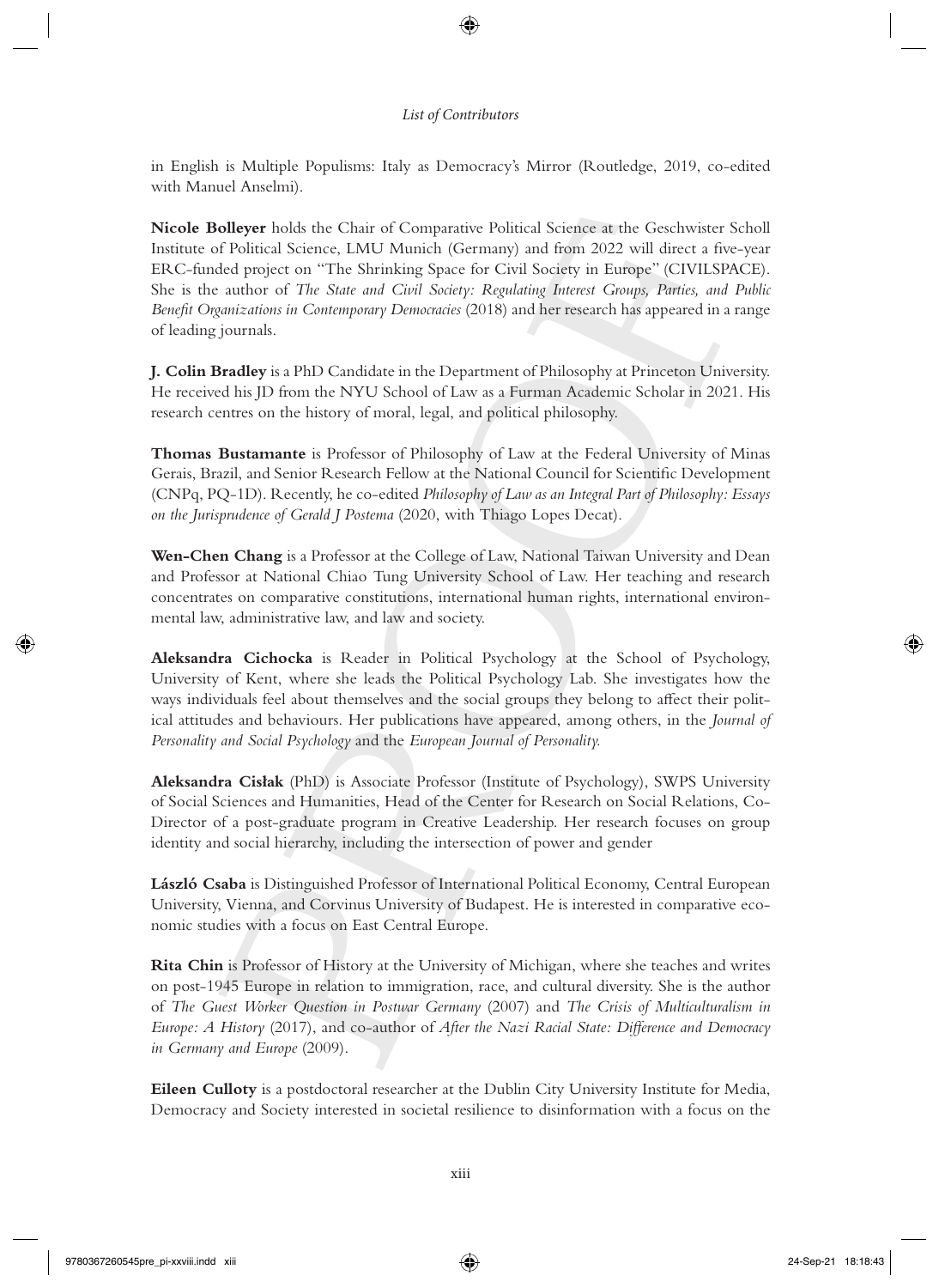◈

effectiveness of corrections, media literacy, strengthening journalism, and empowering communities targeted by disinformation. She is co- author of *Disinformation and Manipulation in Digital Media* (2021) with Jane Suiter and sits on the management board of the Marie-Skłodowska-Curie European Training Network JOLT: Harnessing Digital and Data Technology for Journalism.

**Nenad Dimitrijevic** is a retired Professor of Politics. He taught at Central European University (CEU), Budapest.

**Justin Dollman** is a graduate student pursuing a PhD in political science at Stony Brook University.

Günter Frankenberg is Professor Emeritus of Public Law, Johann Wolfgang Goethe-Universität, Frankfurt am Main. His research interests include comparative public law and migration law. His latest book publication is *Autoritarismus. Verfassungstheoretische Perspektiven* (2020).

**Stanley Feldman** is Professor of Political Science at Stony Brook University. His research uses psychological theories to understand the origins of political preferences, in particular, political ideology, authoritarianism, prejudice, and intolerance.

**Steven Feldstein** is a senior fellow at the Carnegie Endowment for International Peace in the Democracy, Conflict, and Governance Program where he focuses on issues of technology and democracy, human rights, US foreign policy, and Africa. His last book is *The Rise of Digital Repression: How Technology is Reshaping Power, Politics, and Resistance* (2021).

**Marie- Luisa Frick** is Associate Professor at the Department of Philosophy at the University of Innsbruck, Austria. Her fields of research are political and legal philosophy, ethics, and philosophy of religion with a special emphasis on human rights. In 2016, she was a visiting fellow at Harvard Law School's Human Rights Program. Among her recent publications are *Human Rights and Relative Universalism* (2019) and "Dehumanization and Human Rights" in the *Routledge Handbook of Dehumanization* , edited by Maria Kronfeldner (Routledge 2021).

**Frank Furedi** is a Professor Emeritus of Sociology at the University of Kent in Canterbury. The author of more than 25 books, Furedi's recent work explores the main cultural drivers that call into question the moral status of liberty and freedom in western societies. His latest book is *100 Years of Identity Crisis: The Culture War Over Socialisation* (2021) *.*

**Paula Ganga** is a political scientist with an interest in comparative politics, political economy, and political methodology with a regional emphasis on Eastern Europe. Dr. Ganga received her PhD from Georgetown University and she is currently a postdoctoral research fellow at Columbia University's Harriman Institute.

**Benjamín García-Holgado** is a PhD Candidate in political science (University of Notre Dame). His research focuses on political regimes, populism, Latin American politics, and casestudy methodology.

9780367260545pre\_pi-xxviii.indd xiv 780367260545pre\_pi-xxviii.indd xiv 780367260545pre\_pi-xxviii.indd xiv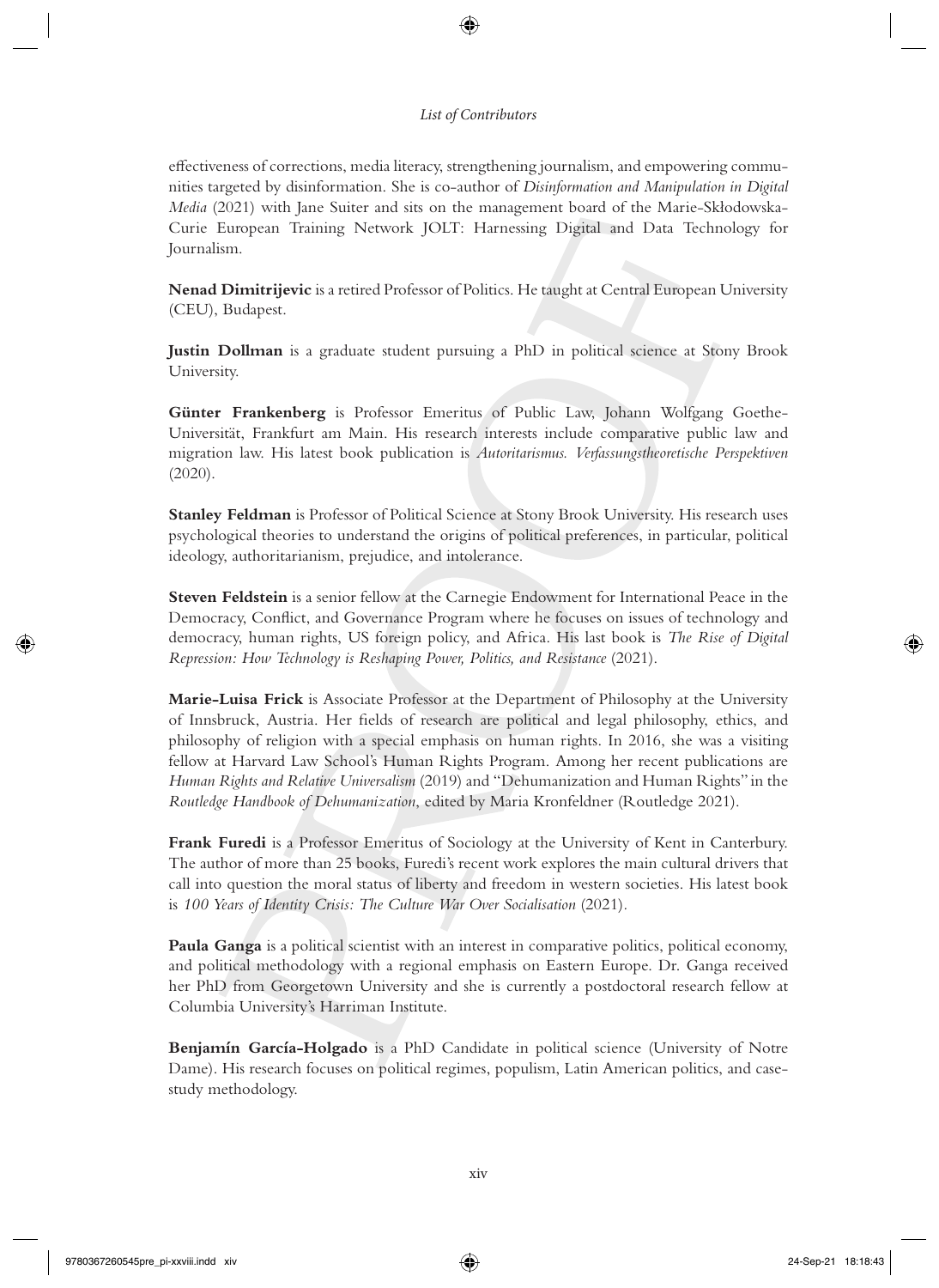❀

**Roberto Gargarella** is Professor of Constitutional Theory at the Universidad de Buenos Aires, Argentina and Senior Researcher (CONICET). He is the author of *Latin American Constitutionalism 1810– 2010* (2013) and *The Legal Foundations of Inequality* (2010).

**Graeme Garrard** is Reader in Politics at Cardiff University and a Fellow of the Royal Historical Society. A specialist of Enlightenment and its critics is the author of three books, the most recent of which is *How to Think Politically: Sages, Scholars and Statesmen Whose Ideas Have Shaped the World* (2019, with James Murphy). He is currently writing a book on *The State and Its Enemies* .

**Tom Ginsburg** is the Leo Spitz Professor of International Law at the University of Chicago, where he also holds an appointment in the Political Science Department. He is also a Research Professor at the American Bar Foundation. He currently co- directs the Comparative Constitutions Project (NSF). His latest book is *How to Save a Constitutional Democracy* (2018, co- authored with Aziz Huq), winner of the Best Book Prize from the International Society for Constitutional Law.

**Marlies Glasius** is Professor in International Relations at the University of Amsterdam. She is currently writing a book entitled *Authoritarian Practices in a Global Age*. Her research interests include authoritarianism, global civil society, international criminal justice, and human security. She was previously an editor of the *European Journal of International Relations* (2018–2019) and one of the founding editors of the *Global Civil Society Yearbook* (2001–2005).

**Elias G ö tz** is Assistant Professor at the Institute for Strategy at the Royal Danish Defense College. His main areas of expertise are security studies, international relations theory, and Russian foreign policy. His recent book are *Russia, the West and the Ukraine Crisis* (Routledge 2019) and *Russia and the Question of World Order* (Routledge 2020, with Camille-Renaud Merlen).

**Alan Greene** is a Senior Lecturer in Law, specializing in constitutional law and human rights. His research focuses on the limits of constitutionalism (with special interest in emergencies), judicial review, and the role of courts in vindicating the rule of law. His latest monograph is *Emergency Powers in a Time of Pandemic* (2020).

**Bjarki Gronfeldt- Gunnarsson** is Associate Lecturer at the School of Psychology, University of Kent. His research interest is collective narcissism and its intragroup consequences.

**Vedi R. Hadiz** is Professor of Asian Studies and Director of the Asia Institute, University of Melbourne. A political sociologist and political economist of Asia, he is the author of *Islamic Populism in Indonesia and the Middle East* (2016), among other books.

**Leila Hadj- Abdou** is a Lecturer in Politics at the University of Vienna (Austria), and a part time Research Fellow at the Migration Policy Center (European University Institute, Italy). Her research fields include Migration Governance, European Union Politics, and the Populist Radical Right. Her latest book is *Migration* and *Mobility in the European Union* (2nd edition, coauthored with Andrew Geddes and Leiza Brumat).

</del>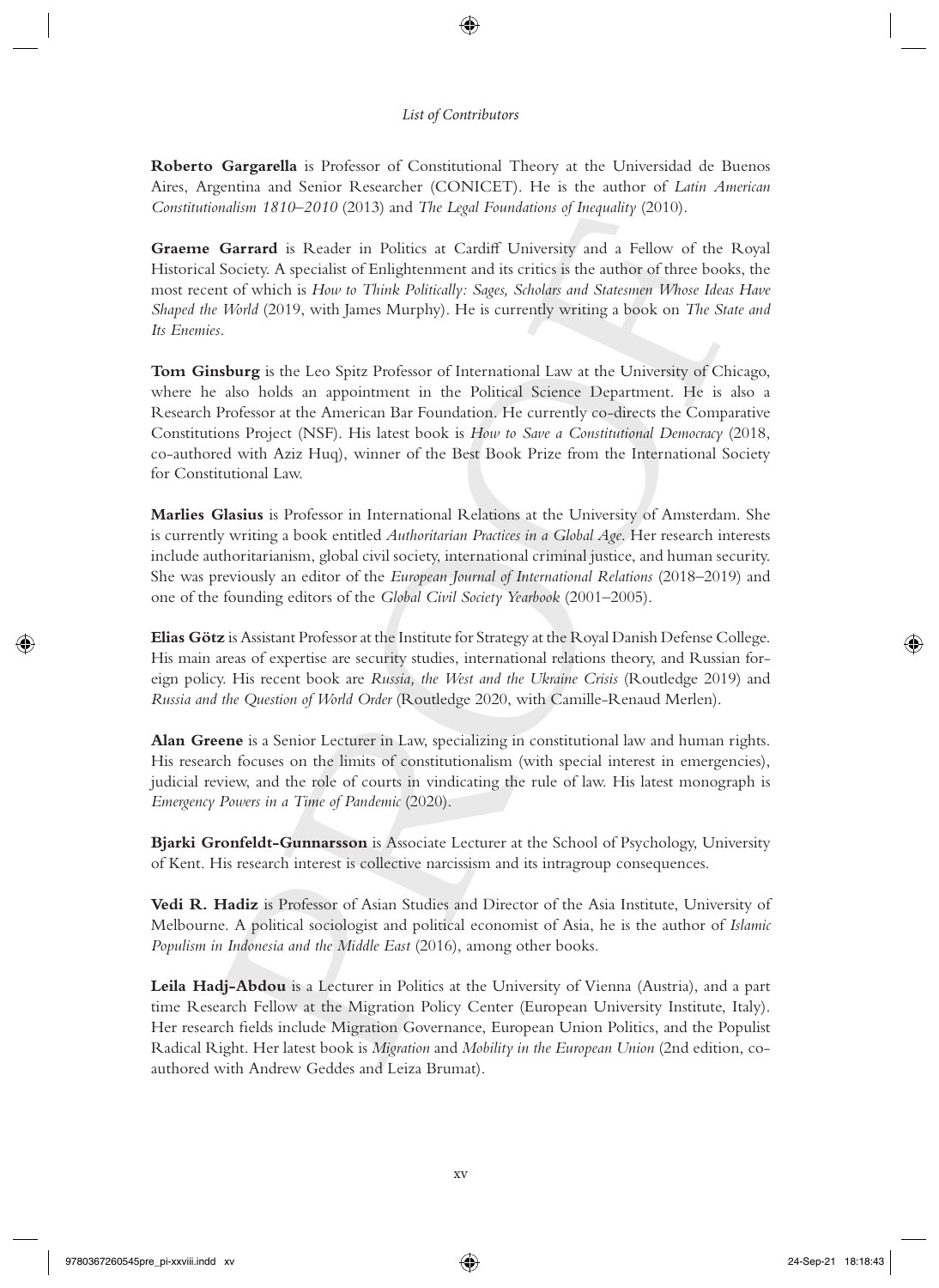◈

Gábor Halmai is Professor and Chair of Comparative Constitutional Law at the Law Department of the European University Institute in Florence. His primary research interests are comparative and European constitutional law.

**Andy Hamilton** is Professor/ Chair BoE/ Director of Aesthetics, Ethics and Politics Research Cluster in the Department of Philosophy at Durham University, where he teaches Philosophy, specializing in aesthetics, philosophy of mind, political philosophy, and the history of nineteenth and twentieth century philosophy, especially Wittgenstein. He has published several books and edited collections.

**Michael Hamilton** is an Associate Professor of Public Protest Law at the University of East Anglia, and secretary of the OSCE- ODIHR Panel of Experts on Freedom of Assembly. His recent publications include "The Meaning and Scope of 'Assembly' in International Human Rights Law" in the *International & Comparative Law Quarterly* (2020).

**Stephen Holmes** is the Walter E. Meyer Professor of Law, NYU School of Law. His research centres on the history and recent evolution of liberalism and antiliberalism and the near impossibility of imposing rules of democratic accountability on the deep state. His latest book is *The Light That Failed: A Reckoning* (2019, with Ivan Krastev).

**Ran Hirschl** is Professor of Political Science and Law at the University of Toronto and holder of the Alexander von Humboldt Professorship in Comparative Constitutionalism at the University of Göttingen. He is an elected Fellow of the Royal Society of Canada (FRSC). His recent book is *City, State: Constitutionalism and the Megacity* (2020). He is also the author of *Constitutional Theocracy* (2010).

**Aziz Z. Huq** is the Frank and Bernice J. Greenberg Professor of Law at the University of Chicago. He is co-author of *How to Save a Constitutional Democracy* (2018) and author of *The Collapse of Constitutional Remedies* (2021). Before teaching, he was the director of the Liberty and National Security Project at the Brennan Center for Justice, where he litigated civil liberties cases in the US courts.

**Samuel Issacharoff** is the Reiss Professor of Constitutional Law at NYU School of Law. He is the author of *Fragile Democracies* and a co-author of *The Law of Democracy* (5th edition, 2016, with Pamela S. Karlan, Richard H. Pildes, and Nathan Persily), among many other works. He writes extensively on the intersection of law and political structures.

**Nam Kyu Kim** is an Associate Professor in the Department of Political Science and International Relations at Korea University. His research interests include authoritarian politics, regime transitions, and civil- military relations. His work has appeared in journals such as *Comparative Political Studies*, *Democratization*, *Journal of Conflict Resolution*, *Journal of Peace Research* , and others.

**Martin Krygier** is Gordon Samuels Professor of Law and Social Theory, Faculty of Law and Justice, UNSW Sydney, and Honorary Professor at the School of Global Governance and Regulation, College of Asia and the Pacific, Australian National University. He has published and lectured extensively on the rule of law. He is the author of *Philip Selznick: Ideals in the World* (2012).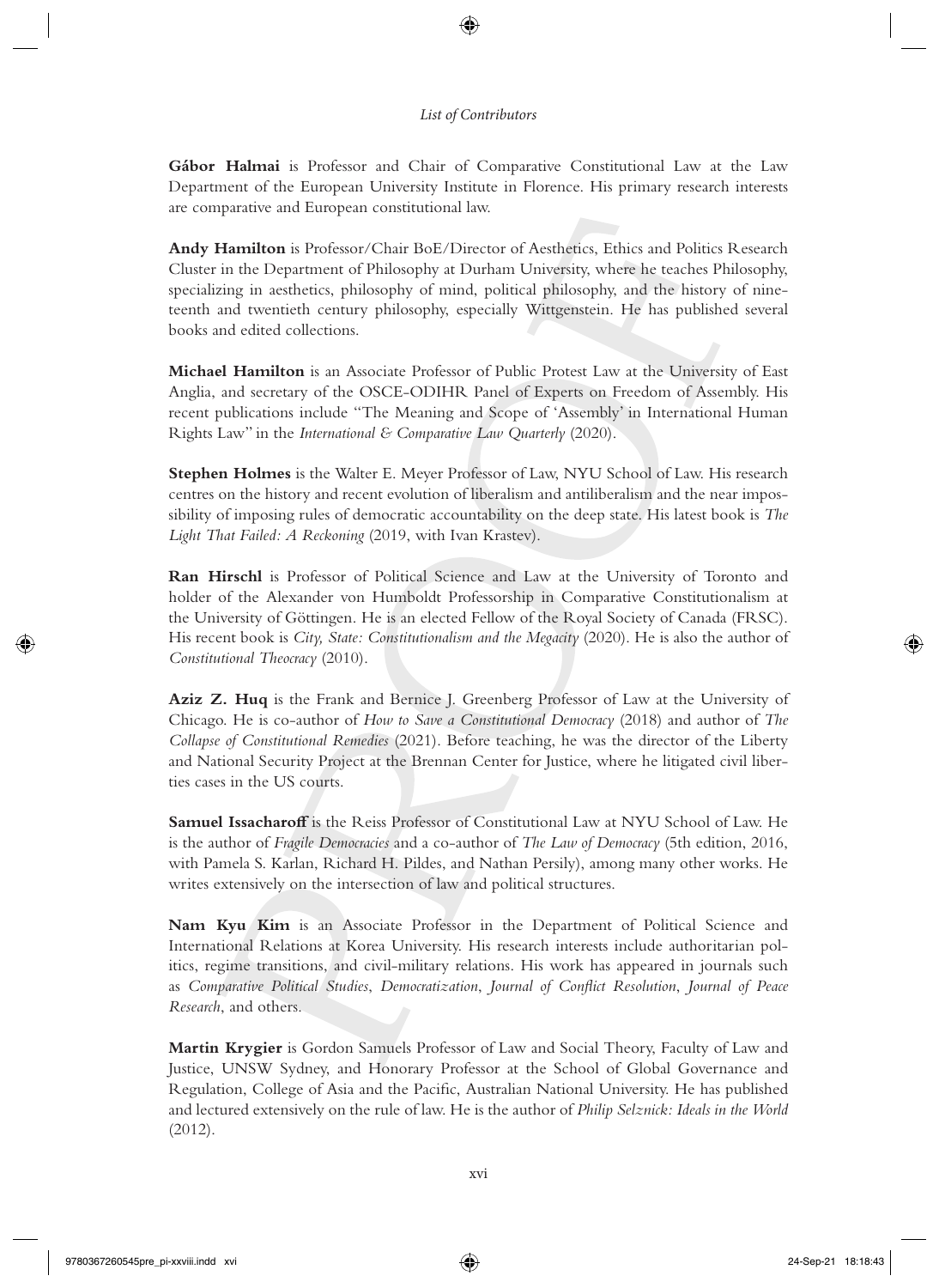❀

**Hongyi Lai** is Associate Professor at the School of Politics and International Relations, University of Nottingham, UK. His research covers China's governance and domestic and international political economy. His most recent monograph is *China's Governance Model* (Routledge 2016).

**David Landau** is Mason Ladd Professor and Associate Dean for International Programs at Florida State University College of Law. Most recently he is co- editor, with Hanna Lerner of *Comparative Constitution- Making* (2019) and co- author, with Rosalind Dixon, of *Abusive Constitutional Borrowing* (2021).

**Michael Lee** is an Associate Professor at CUNY-Hunter College. His work explores financial crises, global economic governance, security, and the rise of populism. His most recent book is *From Malaise to Meltdown: The International Origins of Financial Folly* (2020).

Philipp Lottholz is a Post-Doctoral Fellow at the Collaborative Research Centre/Transregio 138 "Dynamics of Security" and the Institute for Sociology, Justus Liebig University Giessen, Germany. His research focuses on peace, conflict, security, and political and social change in post- Socialist Eastern Europe and Central Asia. His work has been published in *International Peacekeeping* , *Journal of Intervention and Statebuilding,* and *Central Asian Survey* .

**Rafael Mafei Rabelo Queiroz** is Associate Professor of Legal Theory and Legal Sociology at the University of São Paulo, Brazil, and founding member of the Center for the Analysis of Liberty and Authoritarianism (LAUT). His most recent research investigates judicial populism in Brazil, focusing on the use of populist rhetoric by the Supreme Federal Court in in criminal cases involving members of Congress.

**Susanna Mancini** is Full Professor at the Department of Legal Studies, University of Bologna. She holds the Chair of Comparative Constitutional Law and is a vice president of the International Association of Constitutional Law. She is interested in exploring how race and gender- related social and cultural constructs in issues of law and religion interact. Her latest edited volume is *Constitutions and Religion* (2020).

**Jennifer L. McCoy** is Professor of Political Science at Georgia State University and specialist on democratic erosion, political polarization, and election integrity. In 2019, she was Senior Core Fellow at the Institute of Advanced Studies at Central European University. Her most recent volume is *Polarizing Polities: A Global Threat to Democracy*, co-edited with Murat Somer, in *Annals of the American Academy of Political and Social Sciences* (2019).

Vittorio Mérola is an Assistant Professor of Political Science at Stony Brook University. His research focuses on how people form and update political beliefs and opinions, both across distinct economic and social contexts and as a result of various individual differences.

**Emilio Peluso Neder Meyer** is Professor of Constitutional Law at the Federal University of Minas Gerais, Brazil, and a Research Fellow at the National Council for Scientific Development (CNPq, PQ-2). His most recent book is *Constitutional Erosion in Brazil* (2021).

**Marta Marchlewska** is a researcher at the Robert Zajonc Institute for Social Studies, University of Warsaw and Head of the Political Cognition Lab –Institute of Psychology, Polish Academy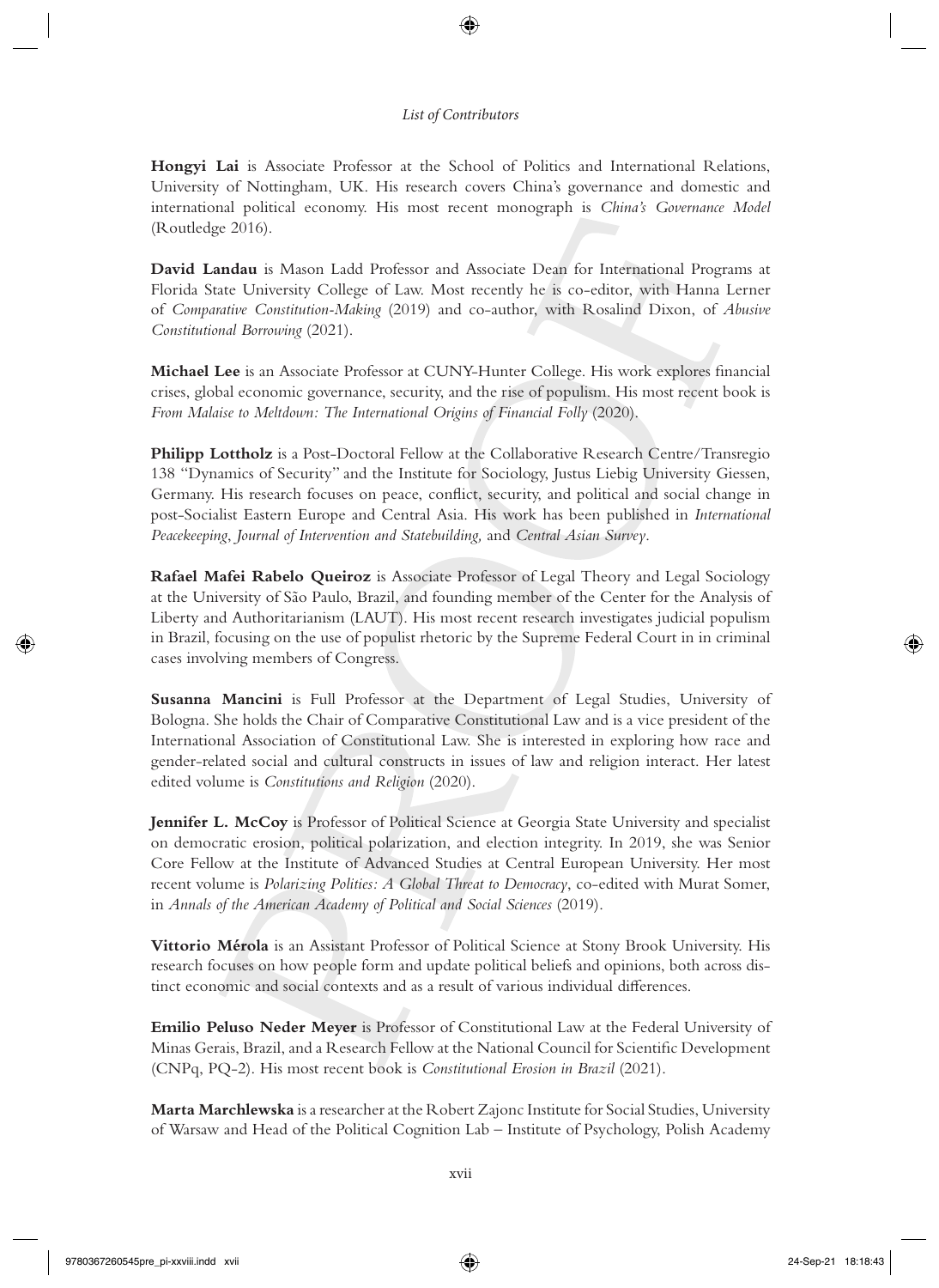↔

of Sciences. She is a specialist in the field of psychometrics and quantitative data analysis, concentrating on the impact of psychological threat on the perception politics.

**Anna M. Meyerrose** is a postdoctoral research associate at the Niehaus Center for Globalization and Governance at Princeton University (2021–2022). Her research explores how international factors and domestic democratic institutions interact, focusing in particular on how external actors simultaneously condition and create challenges for these institutions in both new and mature democracies.

**Claudia Moatti** is Professor of Roman History at Paris 8 University and of Classics at USC (Los Angeles), ArScAn research team, ICM. She has studied the intellectual transformations of the Roman society at the end of the Republic ( *The Birth of Critical Thinking in Republican Rome*. 2015) and the control of human mobility in the Roman Empire. Her most recent book examines the Roman notion of *res publica* ( *Res publica: Histoire romaine de la chose publique* (2018).

**Leonardo Morlino** is Professor Emeritus of Political Science at LUISS, Rome. His most recent books include: *Equality, Freedom, and Democracy. Europe After the Great Recession* (2020), *Comparison: A Methodological Introduction for the Social Sciences* (2018), in addition to being one of the three co- editors of the *Handbook of Political Science* (3 vol., 2020).

Abdil Mughis Mudhoffir is an honorary fellow at the Asia Institute, University of Melbourne and a lecturer at the Department of Sociology, State University of Jakarta. He is the author of *State of Disorder: Privatised Violence and the State in Indonesia* (2022).

**Christel M ü ller** is Professor of Greek History at Paris Nanterre University, ArScAn research team, Senior Member of the Institut Universitaire de France (IUF). She has extensively published on Greek cities and their political and economic institutions in the Late Classical and Hellenistic periods, including *D'Olbia à Tanaïs: Territoires et réseaux d'échanges dans la mer Noire septentrionale aux é poques classique et hell é nistique* (2010) and more recently *Statuts personnels et espaces sociaux: Questions grecques et romaines* (with Claudia Moatti, 2018).

**Zoran Oklopcic** is Associate Professor at the Department of Law and Legal Studies, Carleton University, Ottawa. In the past, he was a MacCormick Fellow at Edinburgh Law School, junior faculty at Harvard Law School's Institute for Global Law and Policy, and a Hauser Research Fellow at NYU School of Law. He is the author of *Beyond the People: Social Imaginary and Constituent Imagination* (2018).

**Nausica Palazzo** is postdoctoral Fellow at the Faculty of Law, Hebrew University of Jerusalem, Israel and Adjunct Professor, Bocconi University. She writes on family law, comparative law, and socio- legal studies. Her latest book is entitled *Legal Recognition of Non- Conjugal Families. New Frontiers in Family Law in the US, Canada and Europe* (2021).

**Gladden Pappin** is assistant professor of politics at the University of Dallas, and co-founder and deputy editor of *American Affairs*. He is also senior adviser and permanent research fellow at the University of Notre Dame's de Nicola Center for Ethics and Culture.

Aníbal Pérez-Liñán is Professor of Political Science and Global Affairs at the University of Notre Dame. His research focuses on democratization, political institutions, and the rule of law

xviii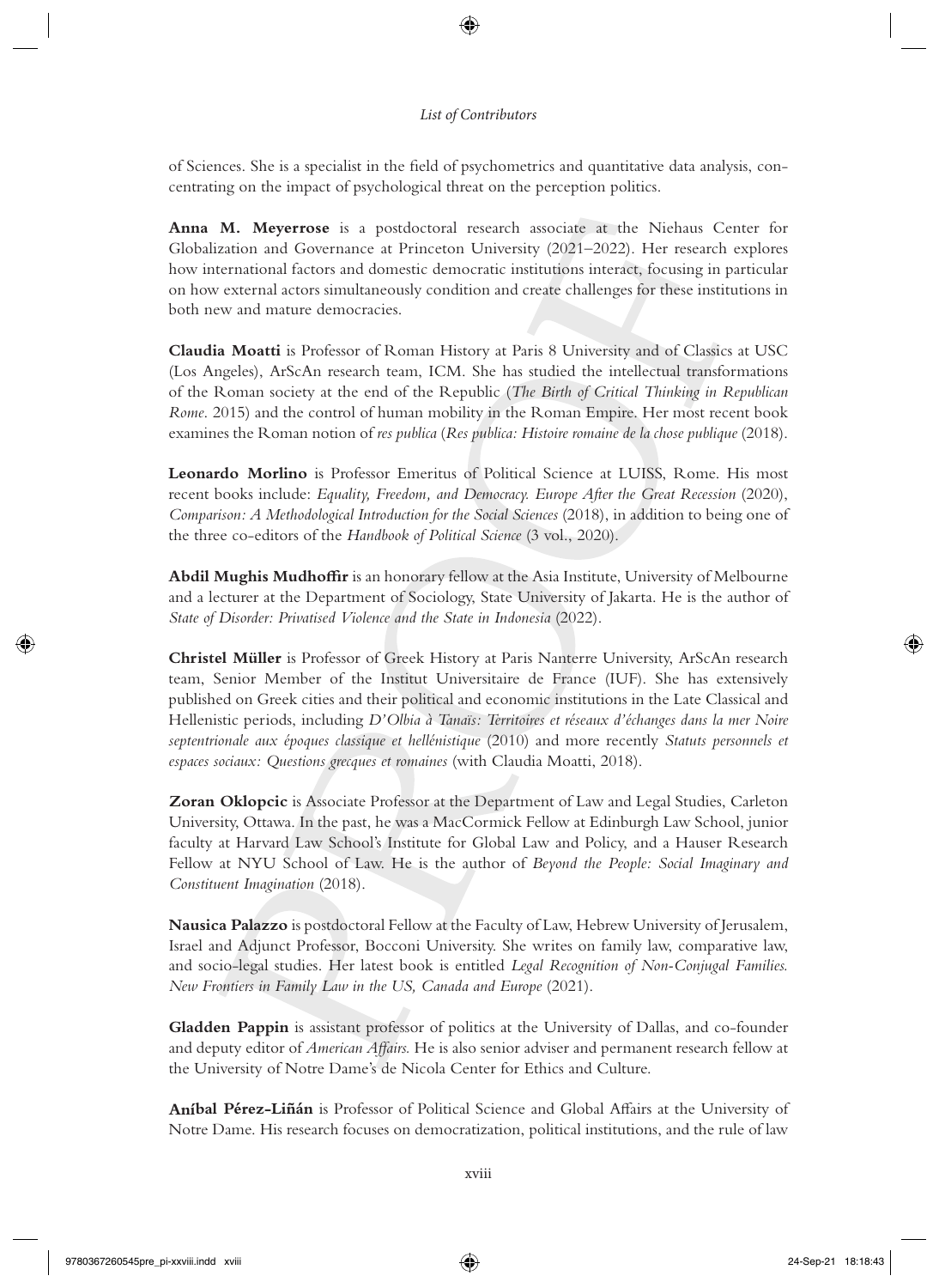#### ❀

#### *List of Contributors*

in new democracies. He is editor-in-chief of the *Latin American Research Review*, the scholarly journal of the Latin American Studies Association (LASA), and co-editor with Paolo Carozza of the Kellogg Series on Democracy and Development.

Andrea Pető is a Professor at the Department of Gender Studies at Central European University, Vienna, Austria, and Research Affiliate of the CEU Democracy Institute, Budapest, and a Doctor of Science of the Hungarian Academy of Sciences. Her recent monograph is *The Women of the Arrow Cross Party. Invisible Hungarian Perpetrators in the Second World War* (2020).

**Dominique Reynié** is Full Professor of Political Science at Sciences Po, Paris, and CEO of the Fondation pour l'innovation politique. His research focuses on transformations in political power, public opinion and how it is manifested, electoral movements, and populism in France and in Europe. He originated the concept of "heritage populism." His latest publications include *L'opinion européenne en 2018 (2019)*.

**Helena Rosenblatt** is Professor of History, Political Science, and French at the Graduate Center of the City University of New York. Her research and publications focus on the history of liberal political thought. She is the author, most recently, of *The Lost History of Liberalism: From Ancient Rome to the Twenty- First Century* (2018).

**András Sajó** is University Professor at Central European University, Vienna and Associate of the CEU Democracy Institute, Budapest. He is a former Vice- President/ Judge of the European Court of Human Rights. His latest book is *Ruling by Cheating: Governance in Illiberal Democracy* (Routledge 2021).

Gábor Scheiring is a Marie Curie Fellow at Bocconi University, Milan, researching the social consequences of economic globalization, the political economy of health, and populism. His book, *The Retreat of Liberal Democracy* (2020), analyzes how global economic transformation gave rise to illiberal populism in Hungary. He served as a member of the Hungarian Parliament between 2010-2014.

**David Schneiderman** is Professor of Law and Political Science (courtesy), University of Toronto; Torgny Segerstedt Visiting Professor, Gothenburg University; and Affiliated Professor of Law, University of Stockholm, where he teaches courses on Canadian and US constitutional law and international investment law. His next book is on *Investment Law's Alibis: Colonialism, Imperialism, Debt and Development.* 

**Ruzha Smilova** is a program director (political research) at the Centre for Liberal Strategies in Sofia and teaches history of political ideas and contemporary political philosophy at the Political Science Department of Sofia University "St. Kliment Ohridski." Her research interests are in democratic theory and the study of democratic institutions and practices.

Murat Somer is a Professor of Political Sciences and International Relations at Koç University, Istanbul, specializing in comparative politics and political economy. His writings have focused on religious and secular politics, ethnic conflict, autocratization, and democratization. On polarization and democracy, he co- edited with Jennifer McCoy two special volumes of *American Behavioral Scientist* and the *ANNALS of the AAPSS* , in 2018 and 2019 respectively.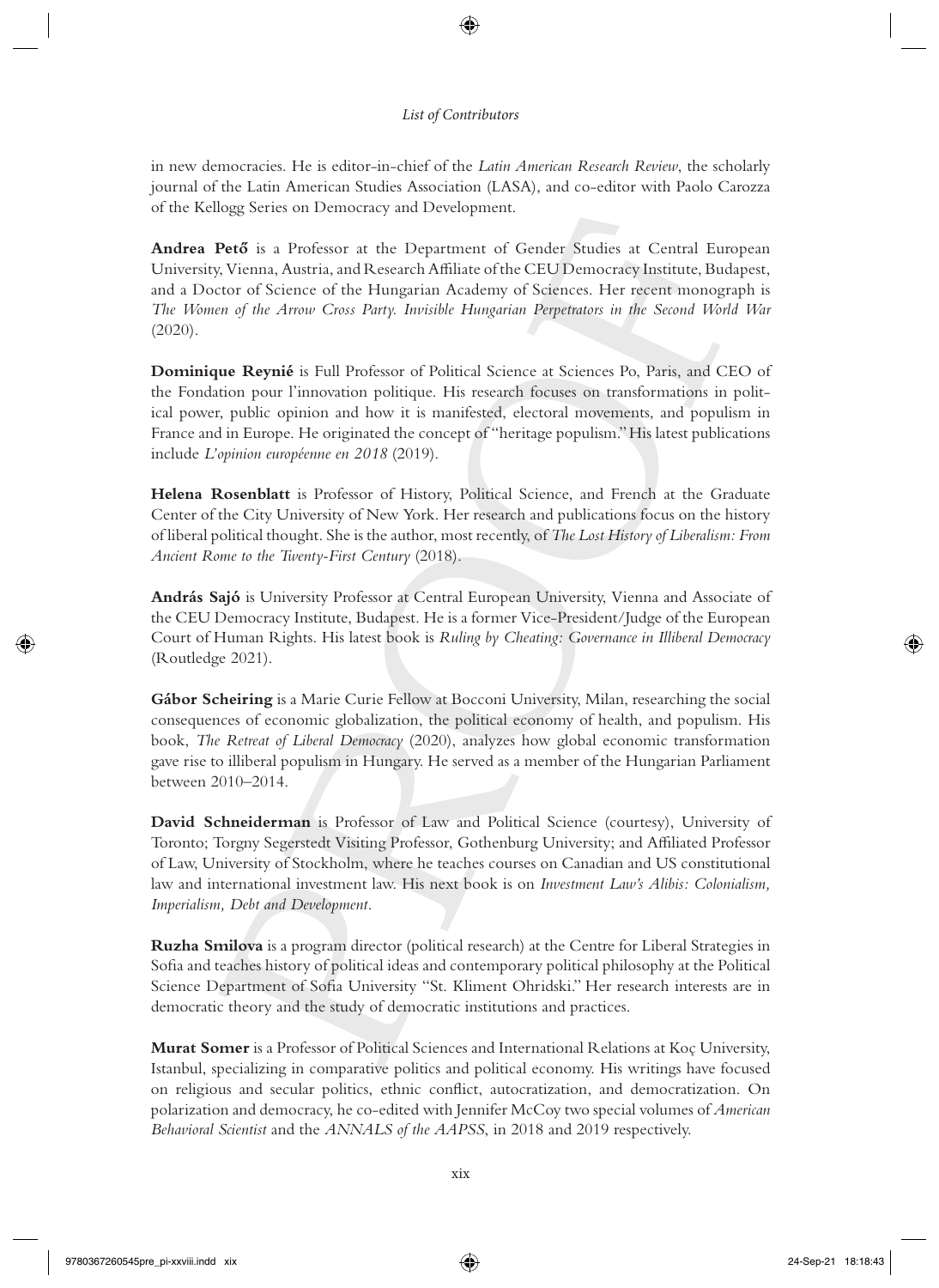◈

**Dimitri A. Sotiropoulos** is Professor of Political Science at the Department of Political Science and Public Administration of the University of Athens and Senior Research Fellow at the ELIAMEP research foundation, Athens. His publications are on contemporary Greek, South European, and Balkan politics and public policies, focusing on democratization, public administration, civil society, and the welfare state that span eight books, seven edited volumes, and numerous articles published in international journals.

**Jane Suiter** is Professor in the School of Communications, Dublin City University, Senior Research Fellow on the Irish Citizens' Assembly, and is the RIA nominee on ALLEA's "Fact or Fake" project on scientific disinformation. Her research focus is on the information environment in the public sphere and in particular on scaling up deliberation and tackling disinformation. She was the Irish Research Council's Researcher of the Year in 2020 and is co-author of *Disinformation and Manipulation in Digital Media* (co-authored with Dr Eileen Culloty, Routledge 2021).

**Renáta Uitz** is Professor of Law at Central European University, Vienna and Distinguished Visiting Professor at University College London, Faculty of Laws. Her research interests include transition to and from democracy, and the impact of illiberalism on constitutions, government and liberty. Her latest books are *The Constitution of Freedom* (2017, co-authored with András Sajó) and *Critical Essays on Human Rights Criticism* (2021, co-edited with András Sajó).

**Arun K. Thiruvengadam** is an Associate Professor at the School of Policy and Governance, Azim Premji University, Bengaluru, India. He served as a law clerk to Chief Justice A.M. Ahmadi at the Supreme Court of India. His teaching and research focus on comparative and Indian constitutional law. His latest books are *The Constitution of India: A Contextual Analysis* (2017) and *Democratic Constitutionalism in India and the European Union* (2021, co-edited with Philipp Dann).

**Ulrich Wagrandl** is a postdoctoral researcher at the Institute for Austrian and European Public Law at the Vienna University of Economics and Business. Prior to that, he clerked at Austria's Constitutional Court. He completed his PhD thesis on militant democracy while at the Department of Legal Philosophy, University of Vienna.

**Neil Walker** is Regius Professor of Public Law and the Law of Nature and Nations, University of Edinburgh. He is the author of many works on subnational, national, supranational, and global constitutionalism. He is presently engaged in a Leverhulme- funded study of the relationship between law, community, and utopia. Recently he co-edited *Sovereignty in Action* (2019, with Bas Leijssenaaar).

Mirosław Wyrzykowski is Professor Emeritus of Warsaw University, Faculty of Law and former Judge of the Constitutional Tribunal of Poland. He is currently involved in the protection of judicial independence in Poland.

Michał Ziółkowski is a Max Weber Fellow at the European University Institute and Assistant Professor at the Kozminski University in Warsaw.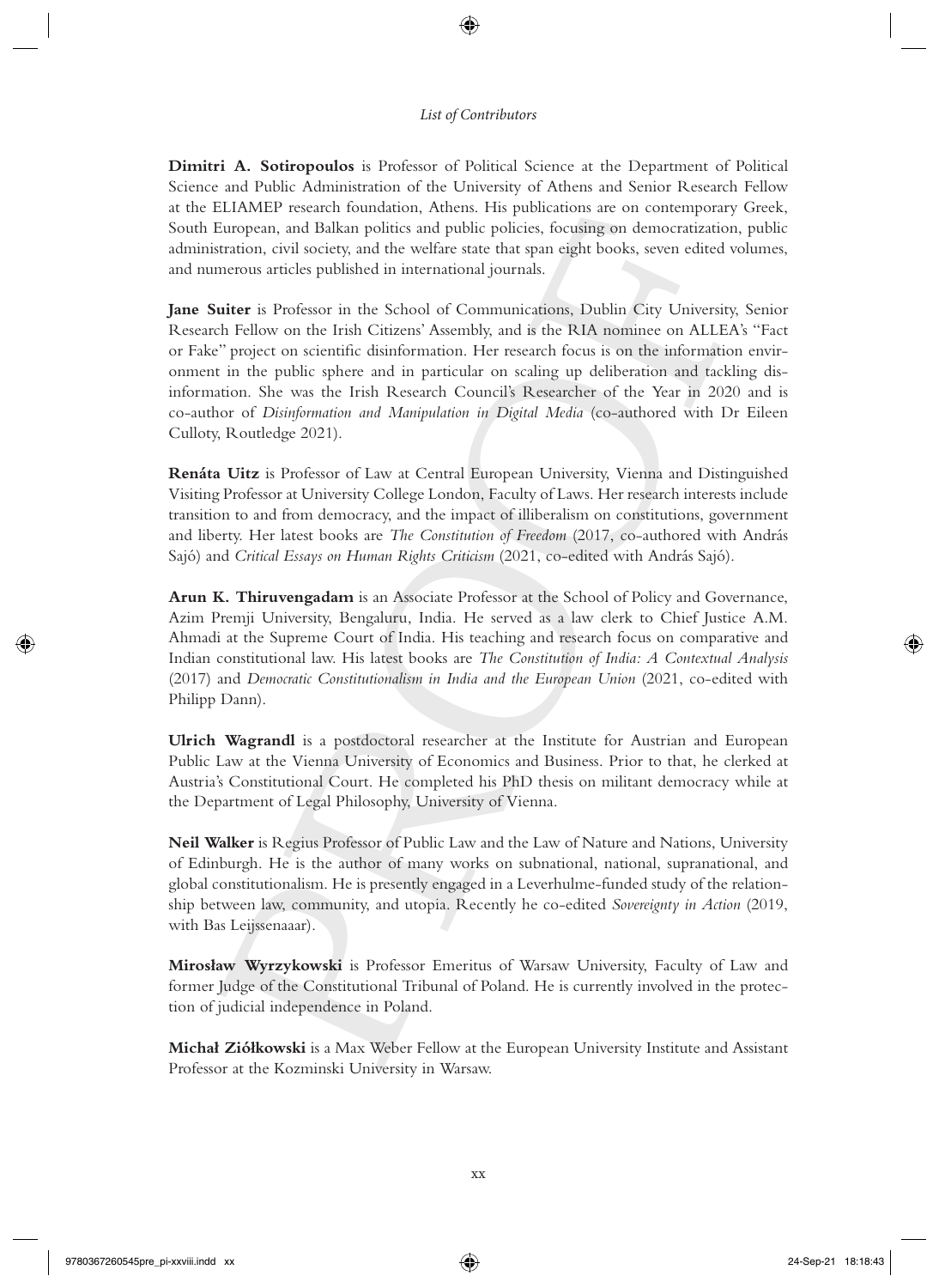

**Halil Ibrahim Yenigun** (San Jose State University, Department of Political Science) has a PhD in political theory from the University of Virginia (2013). He worked as a postdoctoral fellow at Transregional Studies Forum, Berlin and Stanford University's Abbasi Program in Islamic Studies. His research is in comparative political theory, Muslim political thought, Islamism, Middle East politics, and Turkish politics.

◈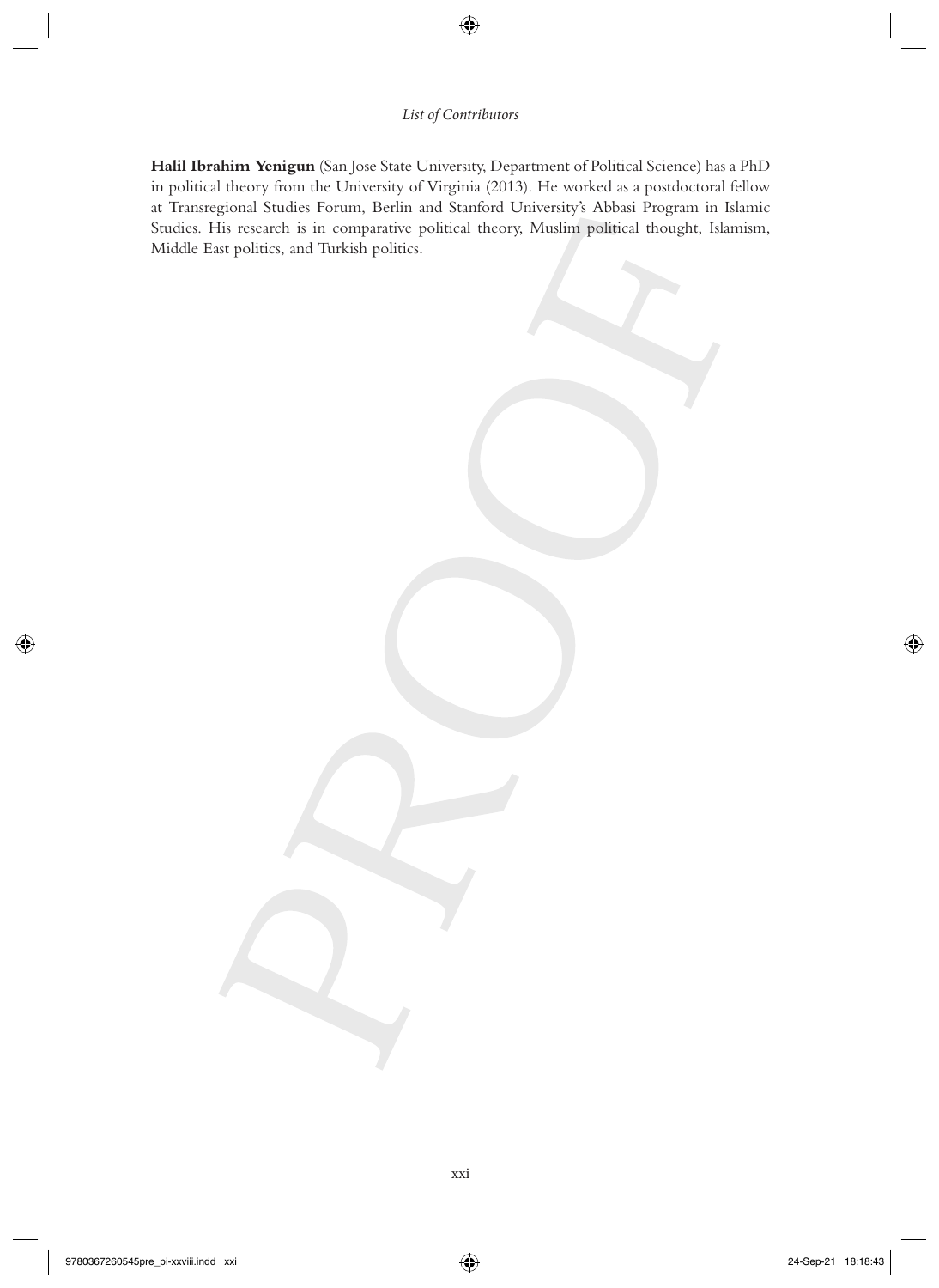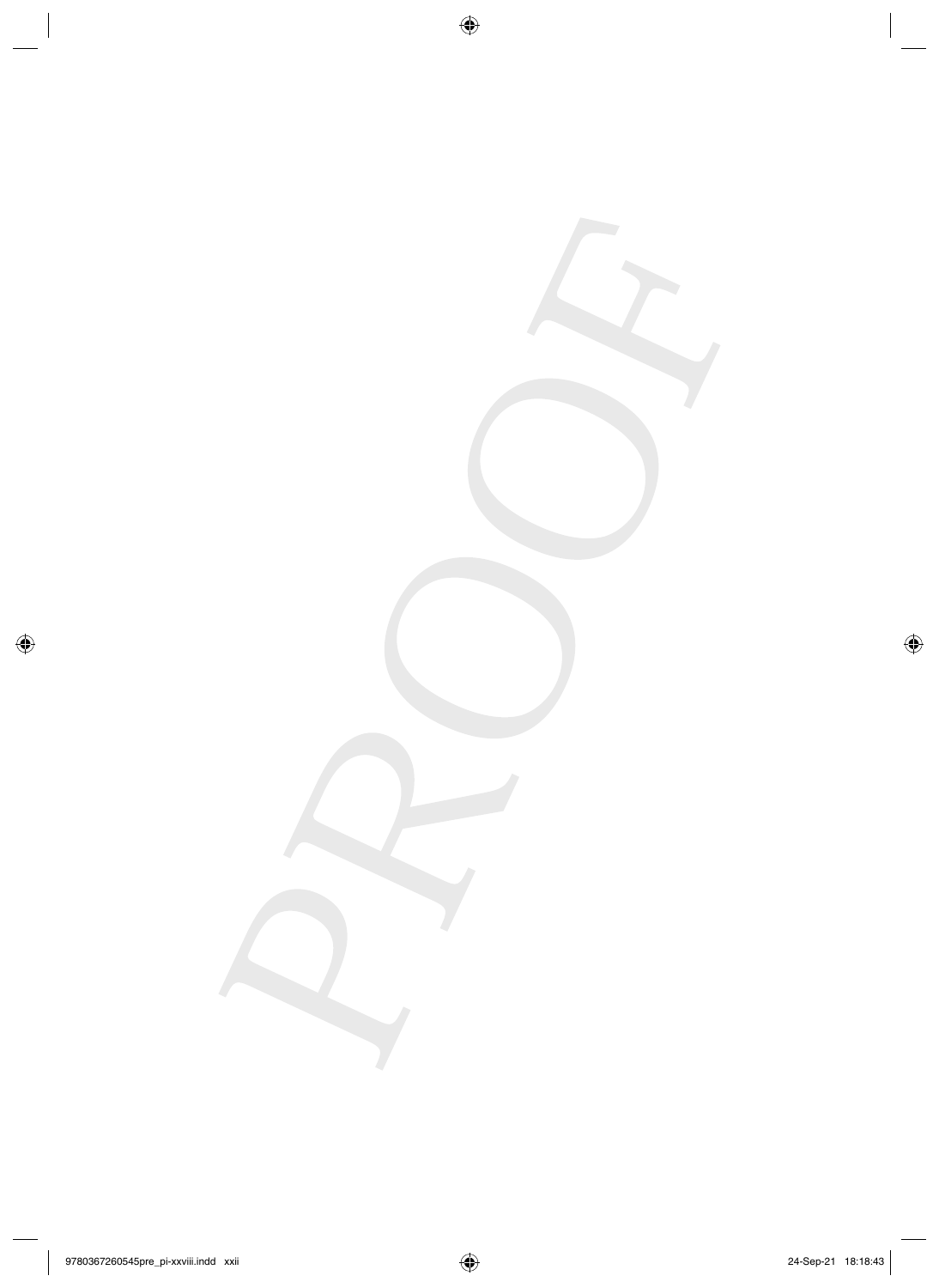## PREFACE

❀

 *Andr á s Saj ó , Ren á ta Uitz, and Stephen Holmes* 

In the scholarly literature most words ending in "cy" (democracy) or "ism" (populism, liberalism) indicate a concept. Concepts are, increasingly and fashionably, "contested." This is not the case with illiberalism, a term that was hardly used until recently and could not, therefore, enter the Hall of Fame of contested concepts. Although illiberalism has a number of constituent elements, it is not a "classical concept" that would have "a minimal definition which includes the necessary and jointly sufficient defining properties" (van Kessel 2014, 104, following Sartori 1984).

Illiberalism refers to a set of social, political, cultural, legal, and mental phenomena associated with the waning of individual liberty (personal freedom) as an everyday experience. Illiberalism is not an ideology or a regime type. The rise of illiberalism is not always violent. At times it is not even unpleasant. Nor is it synonymous with totalitarianism or autocracy. It is compatible with the political rituals of a competitive democracy. It results from political, social, and economic practices that unduly concentrate powers in the executive branch, or from the limitations on social diversity or political pluralism (i.e. in the name of higher values such as Christianity, Hindutva, Islam, the common good, or peace and harmony). Some of the values and practices associated with illiberalism have a long historical pedigree, others are more recent. Indeed, various forms of illiberalism predate liberalism: human history is dominated by illiberal practices and liberalism emerged as a systematic attack on prevalent illiberal forms of social organization and thinking. The rise of illiberalism is a social fact  $-$  troubling for some, welcome to many.

#### **Illiberal vs Liberal Democracies**

There is a thriving cottage industry dealing with democratic backlash, but much less interest in illiberal phenomena in politics. More precisely, the illiberal aspect of new cultural phenomena is often disregarded, as these new forms of social expression are viewed with adoration or astonishment. This happens at a time when minimalist conceptions of democracy (Przeworski 1999) – once regarded as a host of possibilities for an open-minded study of government – have become an intellectual burden beyond the riddles of dominant party democracies and electoral authoritarianism that produce regime stability like clockwork.

In the shadow of the search for the right label it is tempting to define illiberalism as a denial of liberalism. Yet liberalism itself is too contested and historically changing for it to form a hard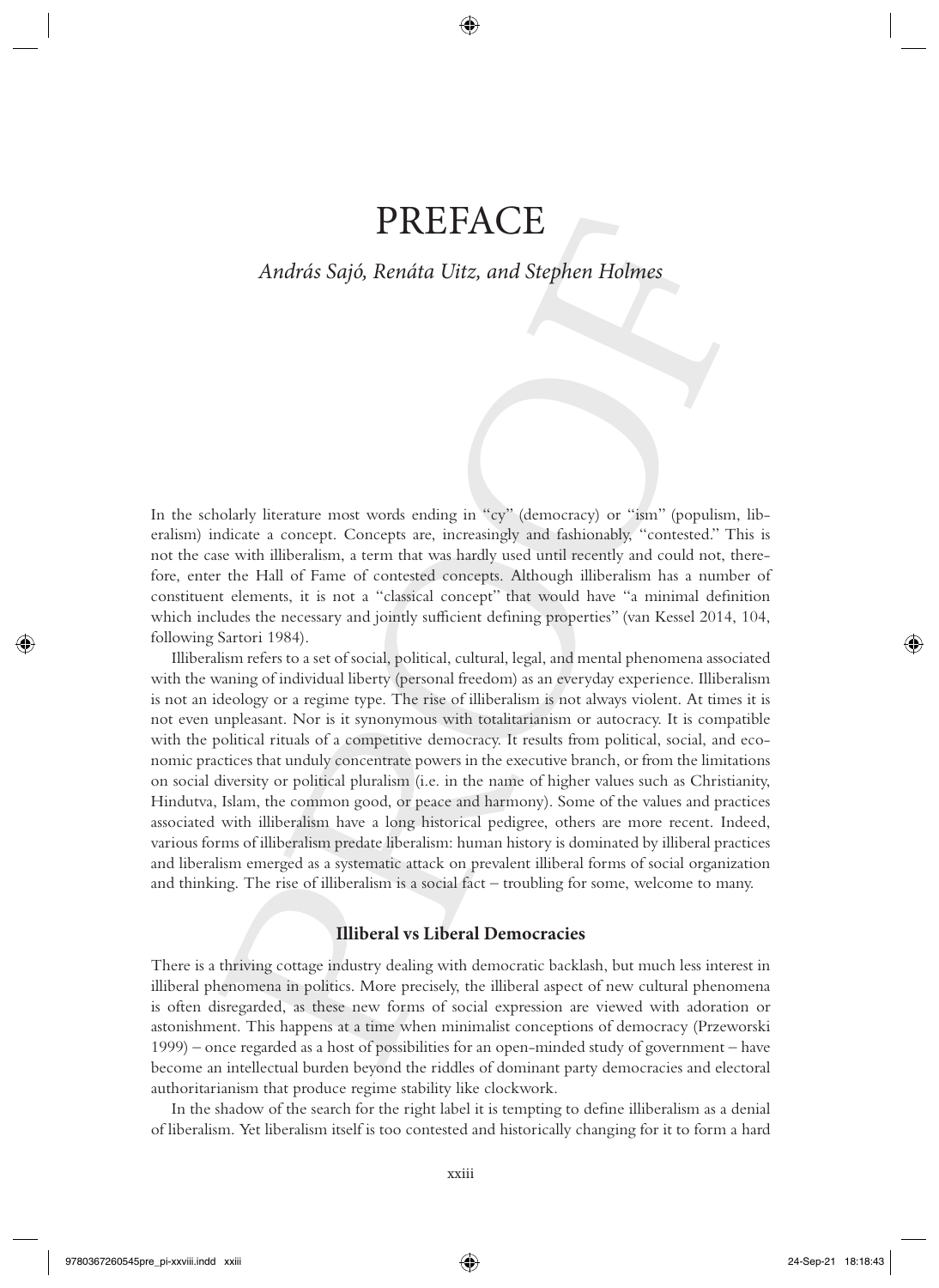↔

*Preface*

core that could simply be negated for purposes of definition, even if many illiberal practices and dogma were construed as negations of liberal essentials. For example, liberty is understood in many non-liberal discussions as detrimental to humans, or a pretext to disregard primary human obligations. However, in practice illiberalism is not necessarily based on denial, for illiberal governments most claims concerning liberty are simply irrelevant, especially if these governments dominate how rights and liberties are characterized and used in society.

Fareed Zakaria famously referred to illiberal democracies as regimes with free elections but without liberal institutions (Zakaria 1997). However, such liberal institutions may exist even in an electoral dictatorship, and may even deliver some benefits associated with them. The difference is that in political contexts where legitimation does not come from liberal considerations such institutions are not central to exercising (or limiting) power: the liberal culture animating these institutions has either disappeared or never existed. Politics and governance beyond the constitutional frame (and beyond constitutional constraints) is one of the troubling and currently understudied aspects of illiberal regimes, in particular illiberal democracies.

Lack of scholarly attention may in part be due to unease: to legitimate and perpetuate their power, illiberal rulers often rely on institutional and procedural solutions familiar to respected democratic constitutions and contexts with relatively minor adjustments. Studying these solutions (a constitutional amendment, election rules, or ways of establishing a constitutional court) would require reflection on the darker side of constitutional democracy. As for illiberal cultural phenomena, increasing intolerance and vulgarity, together with alternative facts and a culture of shamelessness, are celebrated as authentic or socially just forms of self- expression.

Despite its current global prevalence, populism is not the only successful road leading to illiberalism. Religious fundamentalism, radical nationalism, and communitarianism are also commonly travelled paths. Most of the elements of illiberalism we find already in Plato's celebration of an illiberal social order (as summarized in Popper's attack in which he accused Plato of defending "lying, political miracles, tabooistic superstition, the suppression of truth, and ultimately, brutal violence" ( Popper 1950 , 194)). Illiberalism rejects rational discourse, instead promoting intolerance, fear of difference, the cult of force, discipline, and moral authority (i.e. morality being a matter of authority). The above are ordinary staples of illiberalism. Respect for authority and tradition in society, fear of individual freedom, and praise of organic collectives are rather common tropes in ideological attacks on liberalism, and in the political regimes related to these positions. If not communitarian, illiberalism is at least sympathetic to it, and it is certainly anti- individualistic. Of course, critics of liberalism have their own concerns with liberalism (egotism, elitism, exploitation, denial of obligations, dogmatism, etc.). This *Handbook* thus intends to present also the arguments, reasons, and facts (as reflected in scholarship) *in favour of* illiberalism.

#### **Illiberalism vs Anti-liberalism**

 Anti- liberalism is not the same as illiberalism. Modern anti- liberalism started as a programmatic reaction to liberalism, and it comprises widely varied strains of thought and moral and ideological commitments. At its origins the anti-liberal tradition has strong associations with the counter- enlightenment, and is associated with de Maistre, Schmitt, Strauss, Lasch, and MacIntyre, and (for Germany) Herder, Hegel, and Fichte, as well as socialists and papal Encyclicals of the late nineteenth century. "Anti-liberalism is more a mind-set than a theory. It is more a 'culture' or cluster of shared prejudices than a closely argued system of thought" (Holmes 1989, 228).

9780367260545pre\_pi-xxviii.indd xxiv 780367260545pre\_pi-xxviii.indd xxiv 780367260545pre\_pi-xxviii.indd xxiv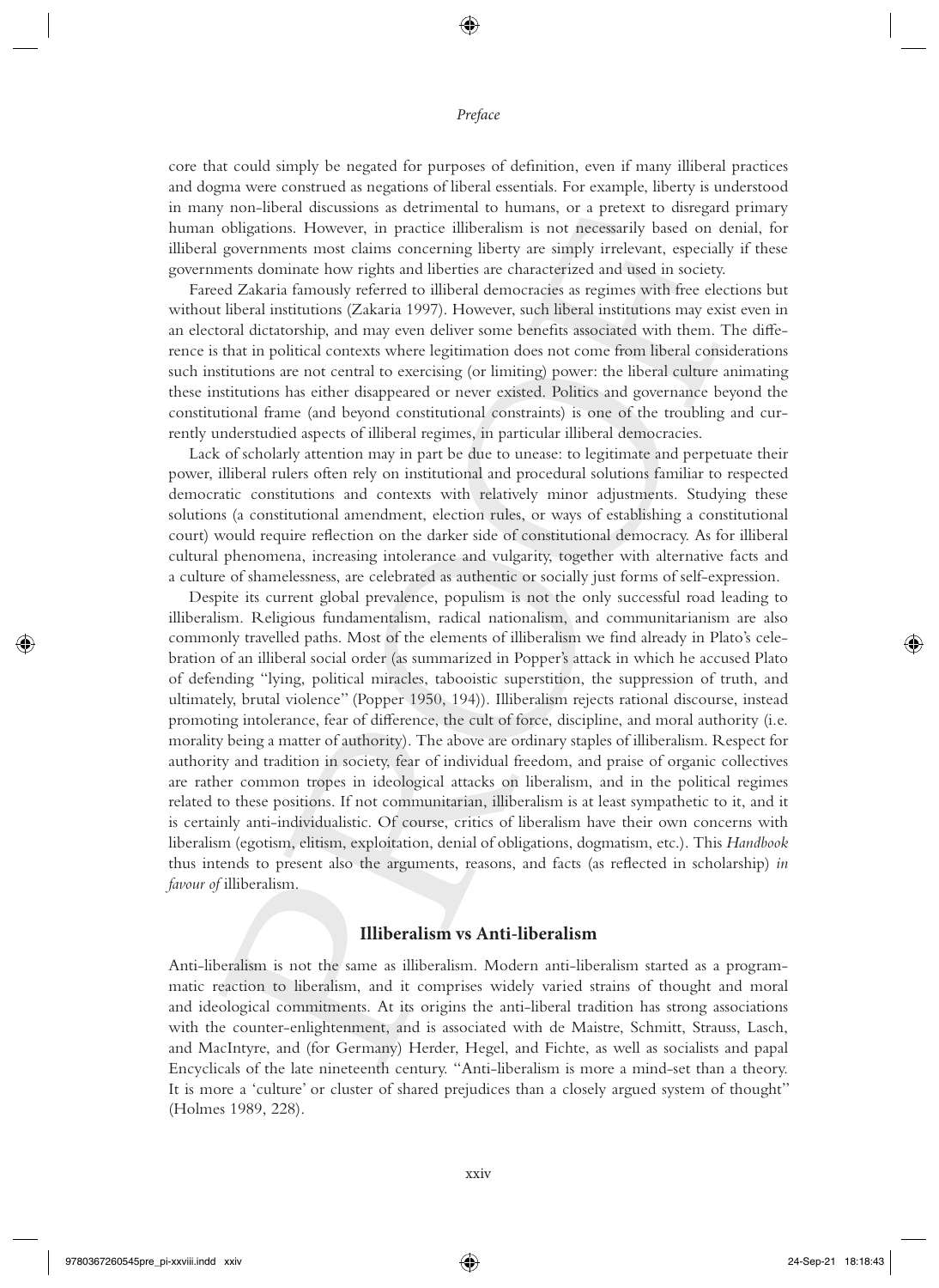### *Preface*

❀

Anti-liberalism – whether directed at liberal theories or liberal societies – credits liberalism as the ultimate reason or source of the contemporary moral crisis of society, an ill that results in economic, cultural, and political, etc., demise. Anti-liberalism does not wish to repair such a fatal flow: it seeks to do away with it. Anti-liberalism's targets include liberal individualism, neutrality (seen as indifference), rationalism (seen as faithlessness and godlessness), as well as its embrace of critical inquiry and pluralism (seen as being devoid of truths), its cosmopolitanism and overwhelming universalism (as a matter of principle). Anti- liberal positions were articulated against the liberalism that emerged following the French Revolution, particularly in the liberal criticism of Rousseauist ideas (see Benjamin Constant) and against liberal expansionism (as in the case of German nationalists and romanticists).

Contemporary anti-liberalism builds on these criticisms, but it has a strong democratic and egalitarian addition: it is directed against the "elites" as opposed to the common man or people, or nation. But contemporary illiberalism in government and social control is more than that: it denies public reason; hence the openness to misinformation, and the denial of truth and values in illiberal regimes. It is suspicious of the Enlightenment, and consequently in reason, especially in public reason and intellectual elites. It does not have a consistent theory of politics, society, or of an illiberal constitution. Instead, it relies on contingent ideologies like populism, religious values, or communitarianism. It is not necessarily anti- individualistic even if its preferred reference is some imagined community, and it can be anti- individualistic without being collectivist (e.g. when it restricts individual choice or at least discourages individual choice as culturally inappropriate). Finally, it is not limited to ideas (scholarly or practical).

As such, illiberalism refers to political practices of government and social relations in the economy and culture. In brief, modern illiberalism is not an all-encompassing or comprehensive ideology: it does not offer a coherent vision of society, presenting in its place fragmented rallying cries like getting rid of elites and experts and make the nation great (preferably great again).

#### **Illiberalism vs Populism**

Today, illiberalism very often comes up in the context of populism. There is a rapidly growing literature on populism because of the political, social, and economic changes that are attributed to populist movements and forms of communication. There are very important illiberal elements in populism; they may even be decisive for the success of populism. But this is not the concern of this *Handbook*. The concern is that once the populist movements have obtained power, they often shift government and society, and increasingly international relations, in an illiberal direction. The emerging regime is not populist, although it may maintain important elements of populist mobilization, topoi, and communication in the regime's electoral reaffirmation.

An increasing number of illiberal regimes have emerged in many countries in the last decade; in many other countries the mainstream political establishment drifts toward populist positions and *de facto* illiberal positions (e.g. in humanitarian and asylum policies) in order to prevent the coming to power of authentic populist competitors. This reinforces illiberal tendencies in society and social institutions. How illiberal regimes select existing illiberal tendencies of societies (e.g. siding with anti- modernist religious organizations or other anti- modernist forces) is a matter of further research. The illiberal elements of social relations that are selected for reinforcement (e.g. favouring "traditional" family models and roles) and the extent to which the illiberal political environment creates illiberal social trends and cultural patterns is the subject matter of this *Handbook* .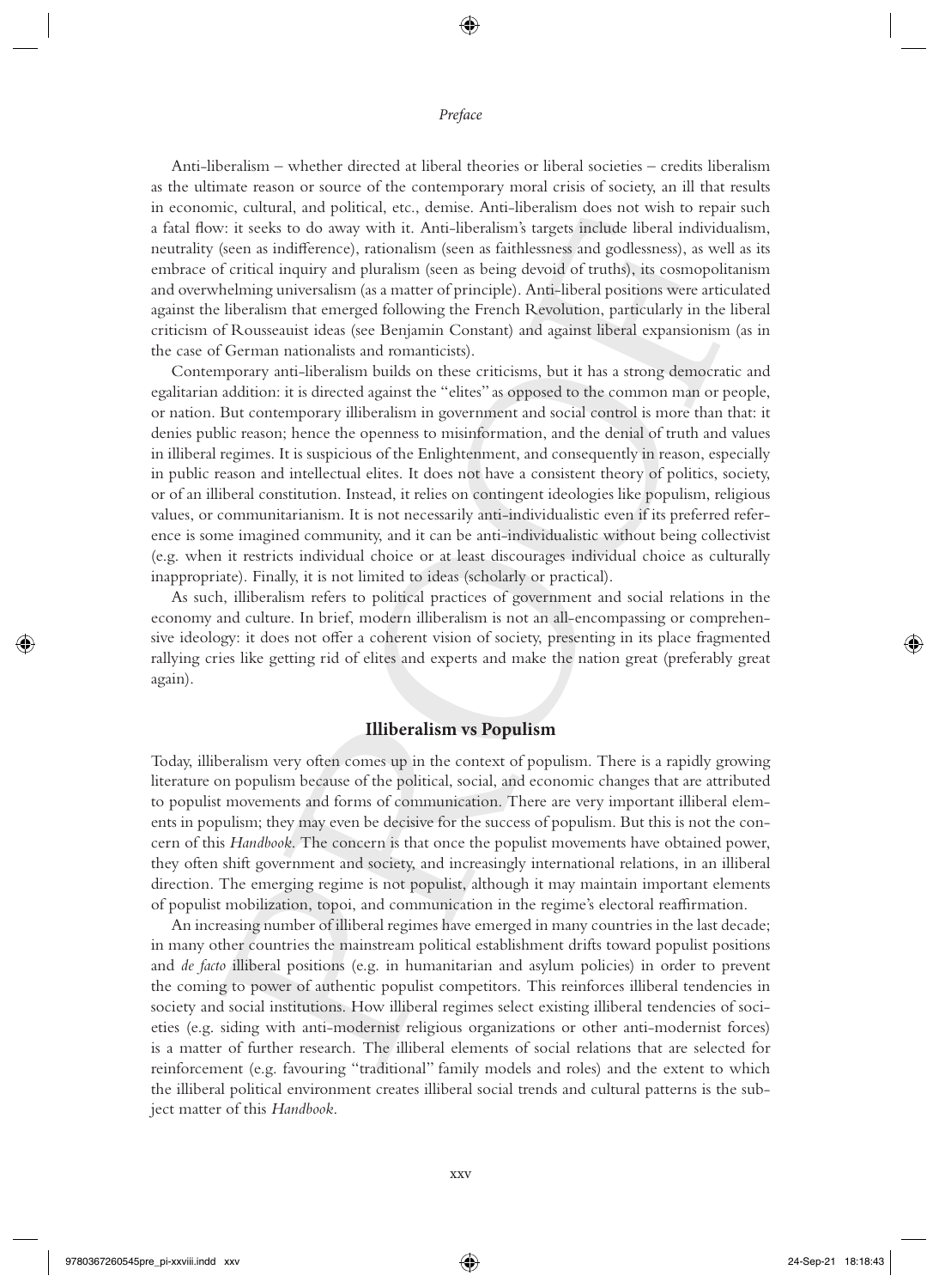#### *Preface*

#### **Illiberalism as a Sui Generis Subject of Academic Study**

Leaving aside the political connotations, illiberalism, seen from the scholarly perspective, is a set of often interrelated social, political, and legal practices and positions which are studied under different headings (authoritarian or theocratic regimes in political science; conservativism in political theory; statism and developmentalism in economic studies; populism in the sociology of movements). These studies follow the analysis of their own logic: illiberalism is discussed (or not) within the concept of populism, or nationalism, or international trade only if it illuminates the primary object of study, if it gets attention at all. As such, the interrelatedness of phenomena is easily lost.

To use Umberto Eco's example, the understanding of the platypus was impossible so long as the concepts of mammals and birds were based on mutual exclusivity and there was no full specimen available for analysis (Eco [1997] 1999). The platypus is now safely in the unique class of egg- laying mammals (monotremes), while illiberalism as a concept is struggling for its place in a field crowded by placeholder concepts (anti-liberalism, nativism, traditionalism,  $conservation,$  democratic backlash, authoritarianism) which  $-$  as their constant negotiation indicates –are unable to grasp multicoloured phenomenon. In the absence of a stable and comprehensive frame of reference, important features, dynamics, and interrelations are missed.

We believe that closer engagement with illiberalism has a lot to offer the scholarship on politics, government, and society. To start: is illiberalism different from authoritarianism? And more importantly, are illiberal regimes different from authoritarian ones? Consider Huntington and Moore's definitions of democracy and authoritarianism: "Democracy exists where the principal leaders of a political system are selected by competitive elections in which the bulk of the population has the opportunity to participate. Authoritarian systems are nondemocratic ones" (1970, 509). Does this opposition make sense today, when the bulk of the population does actually participate in elections which are not necessarily fair, but minimally competitive?

Some scholars consider contemporary election- based illiberal regimes authoritarian because even if elections and other forms of public decision- making are free they are not fair (some politicians and journalists even call these regimes fascist). For our purposes such dichotomy is of little use. Many contemporary regimes rely on democratic means to maintain an illiberal regime; illiberalism (just like authoritarianism) appears in contexts other than political power building. Many illiberal democracies move towards authoritarianism, but important differences persist, especially in the level of constraint used to rule, in public mentalities, social and economic organization, and in matters of regime legitimation. Authoritarianism as a political form is certainly illiberal, but not all forms of illiberalism have to do with authoritarianism.

Admittedly, the editors of the *Handbook* consider the study of illiberalism vital because of their commitment to liberalism in the continental sense (i.e. individual personal freedom in a free and open society, in a political community which functions as a constitutional democracy). Many scholars and politicians do not endorse this perspective. It is quite possible that the contemporary social order cannot be maintained on liberal grounds, with nominal priority given to individual choices; likewise, it is possible that the international economic order will not continue to operate on the assumptions of free trade and what is often called neoliberalism (either because of an alleged resulting social injustice or nationalist protectionism).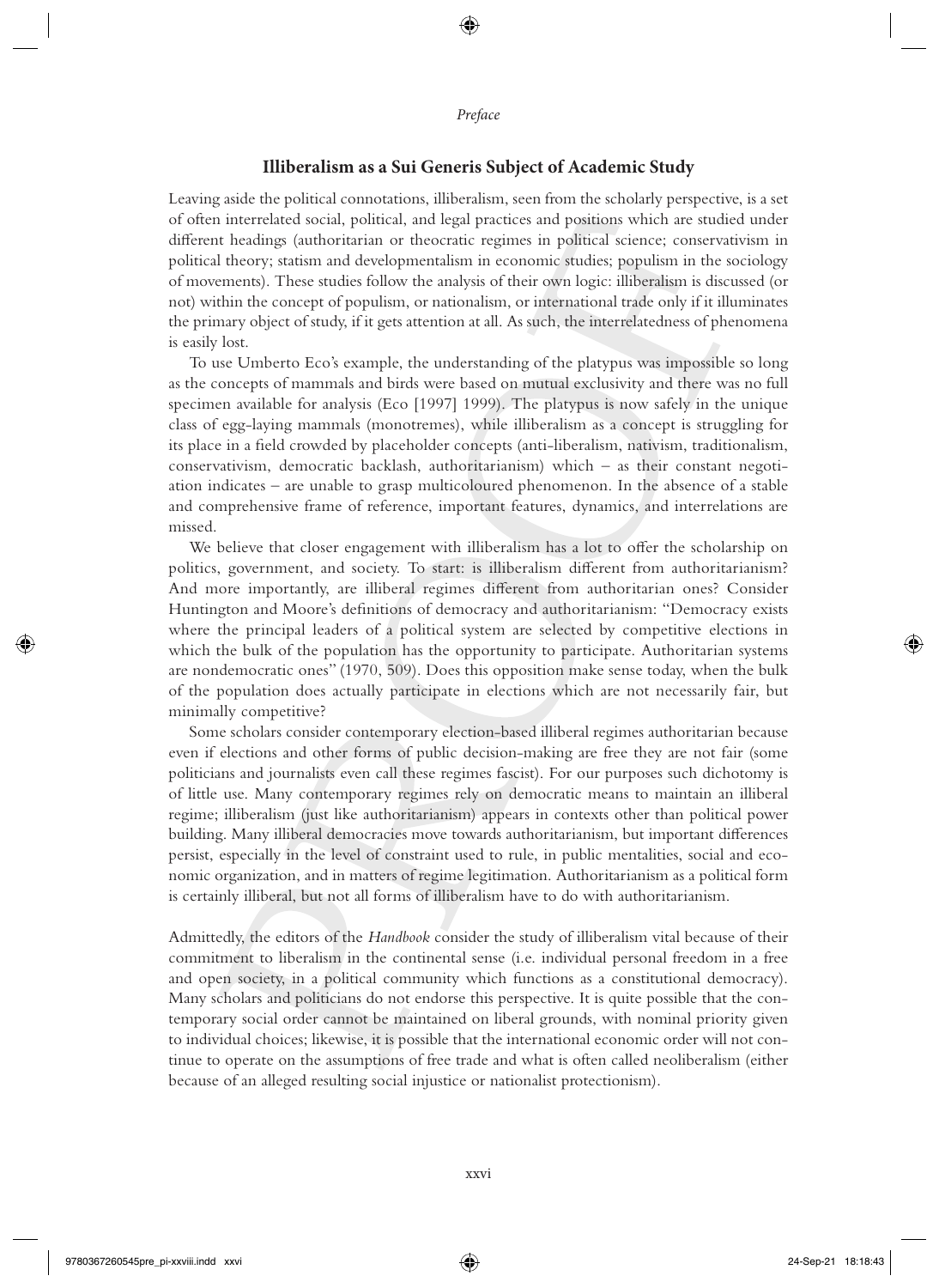#### ◈

#### *Preface*

#### **Acknowledgements**

The editors are indebted to Michael Ignatieff, Liviu Matei, and László Bruszt for their encouragement over the years. The conceptual foundations of this volume were developed with the support of the International Themes Initiative at Central European University. The volume reached completion with the generous support of CEU's Democracy Institute, and benefitted from the sabbatical awarded to Renáta Uitz for the final year of the project. Matthew DeCleodt (CEU), Teodora Miljojkovic (CEU), Andreas Moffett (NYU), and David Tilt (CEU) provided tireless editorial assistance. The editors are grateful for the administrative support of Tünde Szabó and Lilla Jakobs at CEU, as well as the patience and invaluable assistance of Natalja Mortensen and Charlie Baker at Routledge/Taylor Francis.

#### **References**

Holmes, Stephen. 1989. "The Permanent Structure of Antiliberal Thought." In *Liberalism and the Moral* Life, edited by Nancy L. Rosenblum, 227-253. Cambridge, MA: Harvard University Press.

Huntington, Samuel P., and Clement H. Moore. 1970. "Conclusion: Authoritarianism, Democracy, and One- party Politics ." In *Authoritarian Politics in Modern Society: The Dynamics of Established One- Party*  Systems, edited by Samuel P. Huntington and Clement H. Moore, 509–517. New York: Basic Books. Popper, Karl. 1950. *The Open Society and Its Enemies*. Princeton, NJ: Princeton University Press.

Przeworski, Adam. 1999. "Minimalist Conception of Democracy: A Defense." In *Democracy's Value*, edited by Ian Shapiro and Casiano Hacker-Cordo, 23–55. Cambridge: Cambridge University Press.

Sartori, Giovanni. 1984. "Guidelines for Concept Analysis." In Concepts and Method in Social Science: The *Tradition of Giovanni Sartori*, edited by David Collier and John Gerring, 97-150. New York: Routledge.

van Kessel, Stijn. 2014. "The Populist Cat-Dog: Applying the Concept of Populism to Contemporary European Party Systems." *Journal of Political Ideologies* 19(1): 99-118.

Zakaria, Fareed. 1997. "The Rise of Illiberal Democracy." *Foreign Affairs* 76(6): 22–43.

xxvii